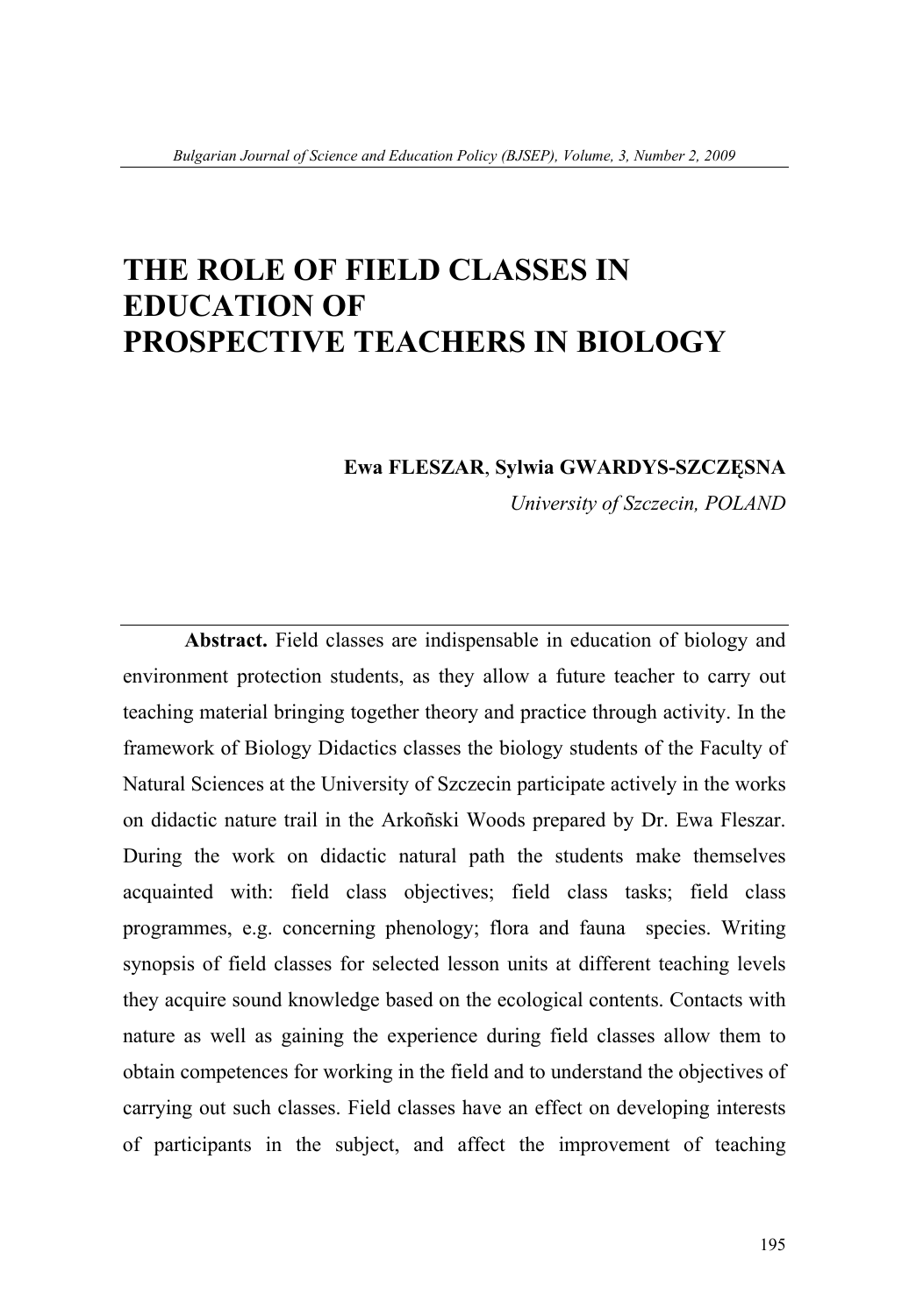performance. Visit to the field forms ecological awareness, which leads to obtaining an ecological culture.

*Keywords:* field classes, flora, fauna, natural didactic path

#### **Introduction**

Biology students of the Faculty of Natural Sciences at the University of Szczecin participate actively in the framework of Biology Didactics classes in the works on natural didactic path in the Arkoñski Woods proposed by Fleszar (2004) and Gwardys-Szczęsna (2004). According to Stawiñski (2000) we call didactic paths the routs marked out specially for didactic purposes with a length of 2 to 6 km. They are established in national parks and reserves, landscape parks or culture and recreation parks, botanical gardens and on other grounds with high natural values.

Natural didactic path in Szczecin came into being with the aim to enable teachers and school students to work in the field and learn from nature. School students should verify the acquired theoretical knowledge in the field, e.g., on natural didactic path. They have opportunity and possibility to apply their knowledge in practical action. A huge role is played here by the tasks that are to be carried out, working conditions, factors during work performance and the results (Fleszar, 1996). In this way the students should develop the competence of field work.

#### **Content**

During field classes the person conducting them explains their objective and tasks. Field classes should answer the following purposes: (1) show the participants that there are no other way to become entirely familiar with life and structure of domestic flora and fauna without carrying out field classes; (2) justify greater role of field classes in increasing the knowledge in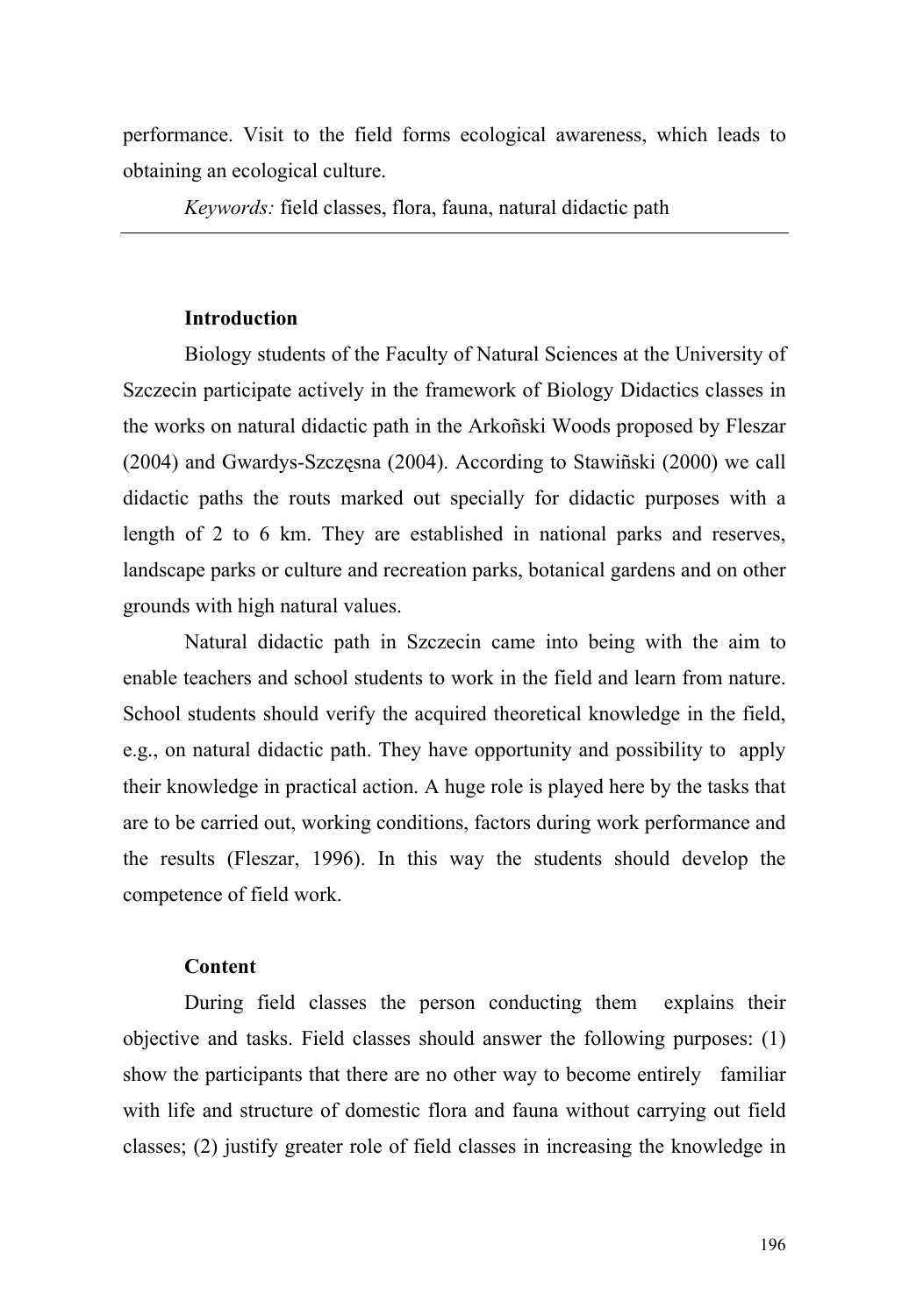relation to lessons carried on in school; (3) acquire the knowledge of carrying unaided observation and develop logical thinking; (4) train the knowledge of planning and co-arranging field classes; (5) perfect measurments and results recording; (6) acquire the knowledge of selecting and employing adequate didactic means; (7) develop appropriate attitude towards nature (Fleszar, 1997).

Such a path should serve various tasks: acquaint participants with objects of nature; acquaint participants with different phenomena occurring in nature; enable enjoying the environment according to assigned plan (instructions); enable developing the knowledge of carrying field observation understood as interacting plant and animal complexes and their relationships with the environment; enable acquiring the habits of cultural communication with nature; enable acquiring the habits of responcible behaviour in environment; encourage teachers and school students and the community to enjoy values of nature, at the same time making popular ideas of protecting the nature; enable observing the effects of anthropopressure in ecosystems; enable merging in the process of education the information from different fields of science, such as biology, geography, history, thus stimulating interdisciplinary teaching; enable developing the knowledge of: carrying observations, keeping appropriate documentation, interpreting results, formulating conclusions and their recording, making use of laboratory and field equipment, making use of guides for identification of plants and animals (Fleszar, 1997).

Within the classes students acquaint themselves with field class programmes, e.g. concerning phenology. Phenology is a biological science that sudies relationships between seasonal changes of weather and climatic conditions and terms of periodic phenomena in the lives of organisms, e.g. seasons of plant blooming, leaf falling, bird coming and flight. By reason of educational system reform, phenological studies should find their place in school and out of school education. In school education they should be carried out both within the programme of lesson hours and that outside them, that is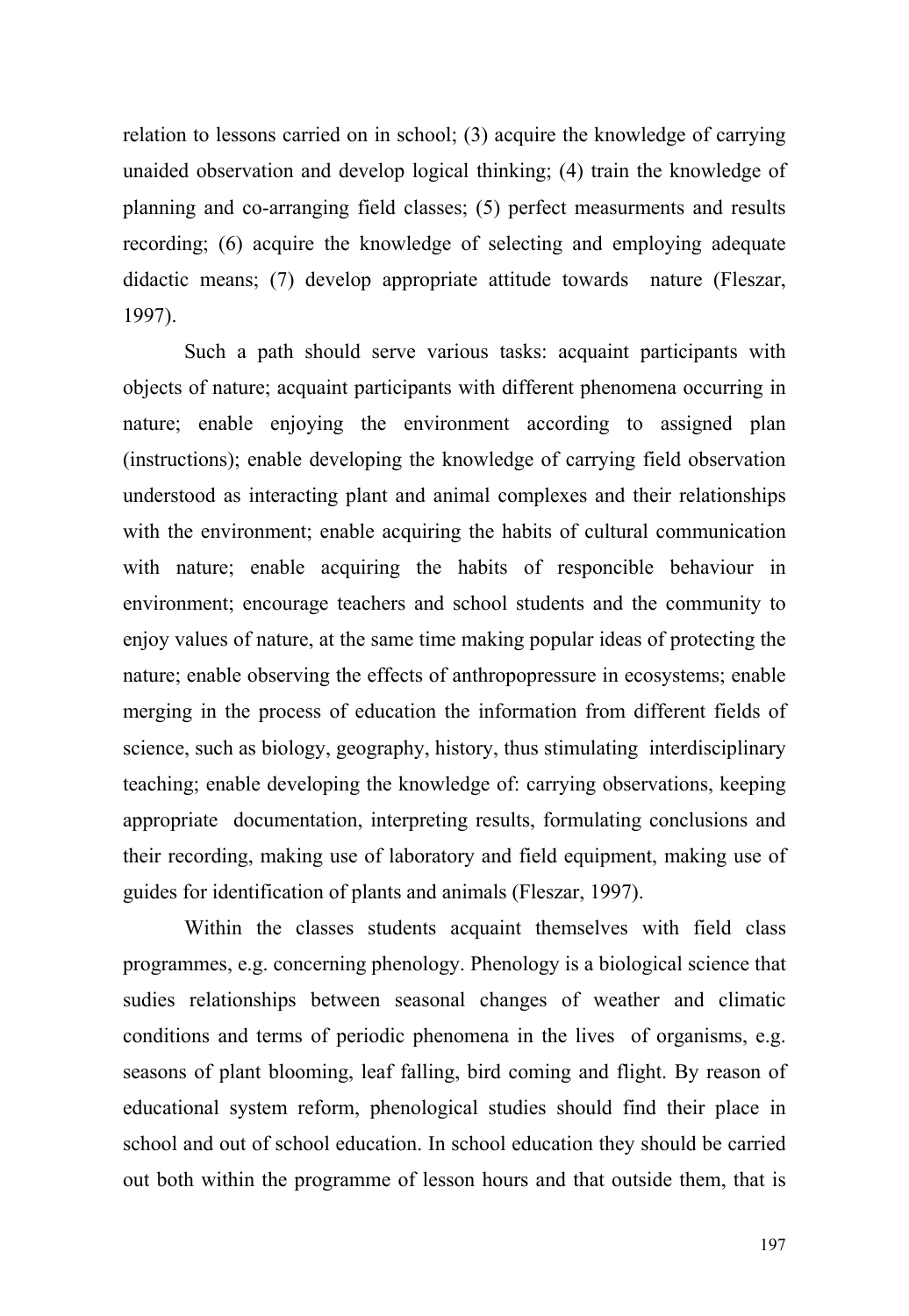during science interest groups as well as within Leage for the Preservation of Nature (Fleszar, 2000).

| <b>Grade I</b>            |                                                |  |  |  |  |  |
|---------------------------|------------------------------------------------|--|--|--|--|--|
| Telomophytae              | Observation of blooming season.                |  |  |  |  |  |
| Gymnospermae              | Observation of showing up cones, bery-like     |  |  |  |  |  |
|                           | cones                                          |  |  |  |  |  |
| Angiospermae              | and seeds                                      |  |  |  |  |  |
|                           | Observation of foliage, blooming,<br>fruit     |  |  |  |  |  |
|                           | showing up,                                    |  |  |  |  |  |
|                           | fruit ripening.                                |  |  |  |  |  |
| <b>Grade II</b>           |                                                |  |  |  |  |  |
| Vertebrata. Fish          | Observation of young fry (terms).              |  |  |  |  |  |
| Amphibians                | Observation of depositing spawn by particular  |  |  |  |  |  |
|                           | species, showing up tadpoles.                  |  |  |  |  |  |
| Reptiles                  | Observation of laying eggs (terms).            |  |  |  |  |  |
|                           | Observation of preying (terms).                |  |  |  |  |  |
| <b>Birds</b>              | Observation of bird coming and flight (terms). |  |  |  |  |  |
|                           | Observation of constructing nests (terms).     |  |  |  |  |  |
|                           | Observation of leading out young (terms).      |  |  |  |  |  |
|                           | Observation of waking up (terms).              |  |  |  |  |  |
|                           | Observation of starting pairing (terms).       |  |  |  |  |  |
| Mammals                   | Observation of migration season (terms).       |  |  |  |  |  |
| <b>Grade III</b>          |                                                |  |  |  |  |  |
| Protection of environment | Observation of blooming periods in plants      |  |  |  |  |  |
| and human health          | (causing alergies)                             |  |  |  |  |  |

*Gymnasium curriculum (Fleszar, 2000)*

During carrying on field classes students learn how to assimilate or conceptualize ecological knowledge. Ecological contents are connected with ecological education, which in reformed school expresses them in currical bases as: educational objectives, school tasks,contents, chievements.

Contents should be accomplished in grammar school and gymnasium. These should require planned actions in order the ecological education to be effective. Thus, the programme is assumed to be accomplished continuously and regularly, both during lessons and field classes. Education reform adopts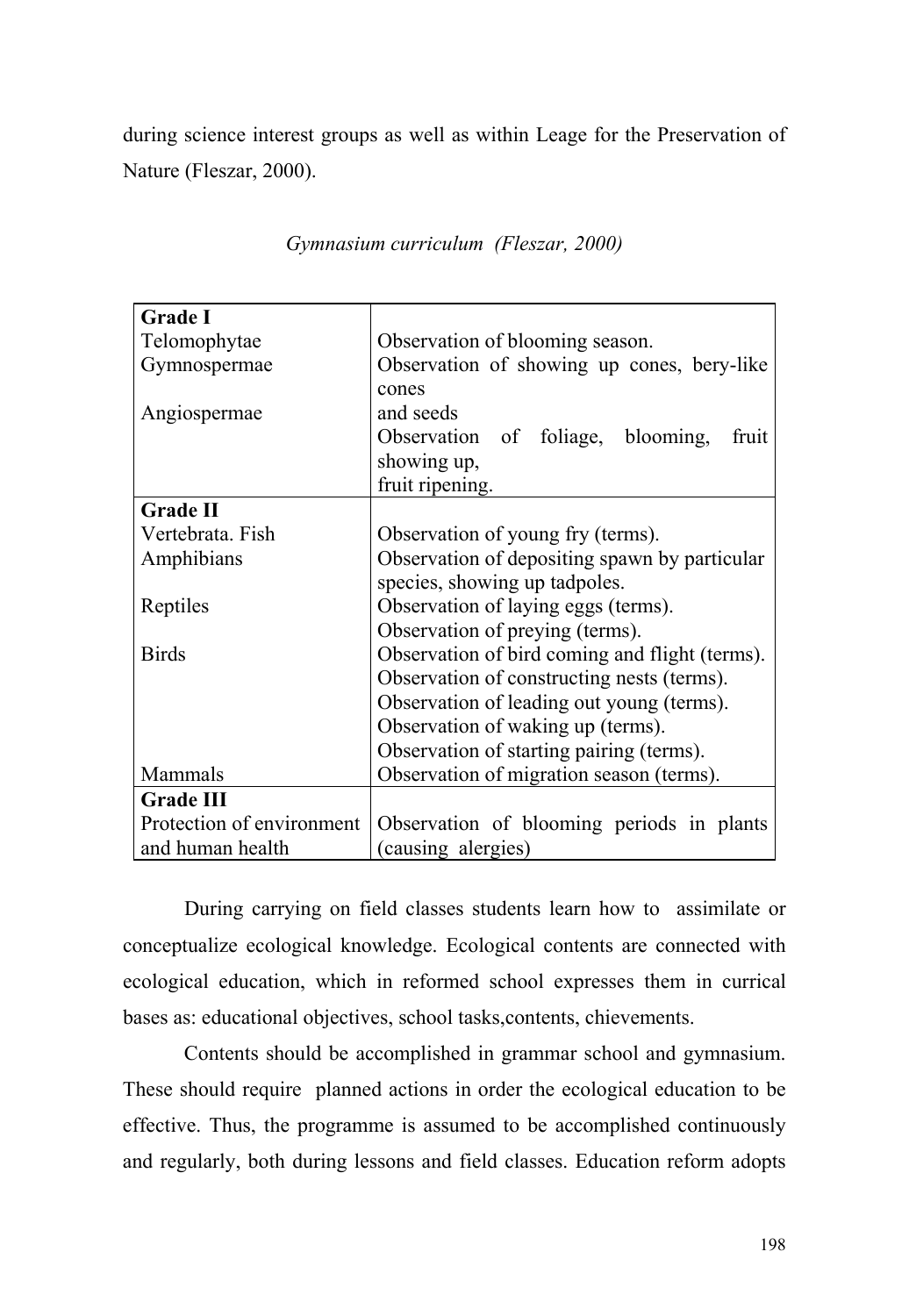as its main assumption the adoption of contents in practical action (Fleszar, 2002).

## *Subject matter of field classes for gymnasium grade III accomplished on natural didactic path*

| Curriculum | Topic                | Exercises              | Knowledge         |  |  |  |
|------------|----------------------|------------------------|-------------------|--|--|--|
| section    |                      |                        |                   |  |  |  |
| Ecology    | Review of selected   | Observations of        | Making use of     |  |  |  |
|            | plant species        | selected plant         | Atlases<br>and    |  |  |  |
|            | growing in           | species growing in     | guides            |  |  |  |
|            | different biotopes   | the forest,            | for plant         |  |  |  |
|            | and their            | meadow, at the         | identification.   |  |  |  |
|            | adaptation to        | lake, on peat-bog      | Identifying       |  |  |  |
|            | environment          | with the help of       | selected          |  |  |  |
|            |                      | guides and atlases.    | plant species.    |  |  |  |
|            |                      | Observations of        | Showing           |  |  |  |
|            |                      | adapatable features    | ecological        |  |  |  |
|            |                      | of plants to living in | adaptations of    |  |  |  |
|            |                      | a given                | organisms to      |  |  |  |
|            |                      | environment            | biotopes.         |  |  |  |
|            |                      |                        | Observing         |  |  |  |
|            |                      |                        | biodiversity in   |  |  |  |
|            |                      |                        | respective plant  |  |  |  |
|            |                      |                        | complexes         |  |  |  |
|            | Review of selected   | Identification of      | Making use of     |  |  |  |
|            | animal species       | selected animal        | atlases<br>and    |  |  |  |
|            |                      | species living in the  | guides            |  |  |  |
|            |                      | forest, at the lake,   | for animal        |  |  |  |
|            |                      | in the meadow, on      | identification.   |  |  |  |
|            |                      |                        |                   |  |  |  |
|            |                      | peat-bog with the      | Identifying       |  |  |  |
|            |                      | help of guides and     | selected          |  |  |  |
|            |                      | atlases.               | animal species.   |  |  |  |
|            |                      | Observation of         | Showing           |  |  |  |
|            |                      | adaptable features     | ecological        |  |  |  |
|            |                      | of animals to living   | adaptations of    |  |  |  |
|            |                      | in a given             | organisms to      |  |  |  |
|            |                      | environment            | biotopes.         |  |  |  |
|            |                      |                        | Observing         |  |  |  |
|            |                      |                        | biodiversity in   |  |  |  |
|            |                      |                        | respective animal |  |  |  |
|            |                      |                        | groups.           |  |  |  |
|            | Factors limiting the | Examination of         | Listing factors   |  |  |  |
|            | occurrence of        | abiotic factors        | limiting the      |  |  |  |
|            | animals (range of    | (temperature,          | occurrence of     |  |  |  |
|            | ecological           | wind, clouds,          | animals.          |  |  |  |
|            | tolerance)           | humidity) in           | Giving examples   |  |  |  |
|            |                      | ecosystem              | of the effect of  |  |  |  |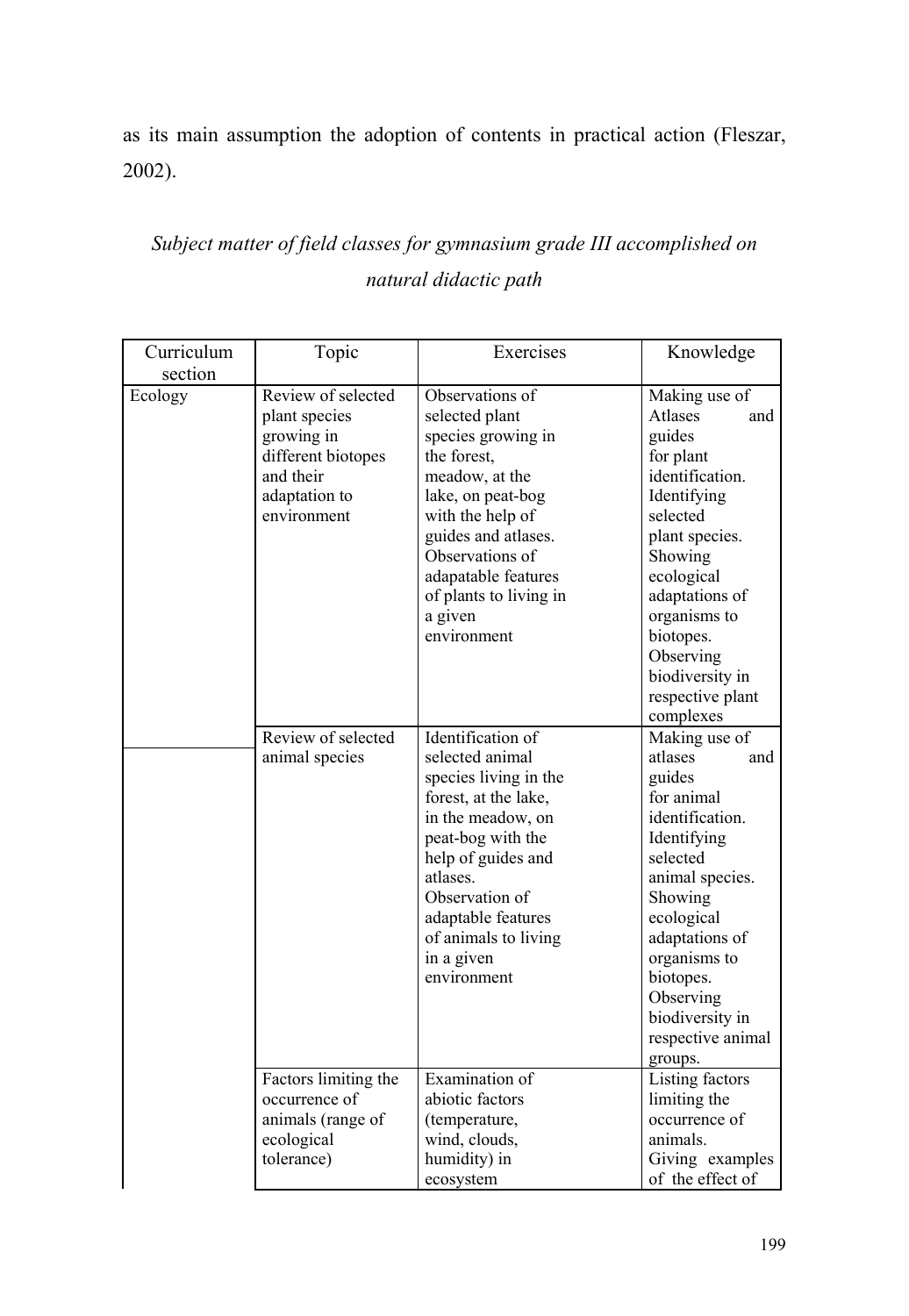|                              |                                                            | (meadow, forest,<br>forest clearing).<br>Determination of<br>general soil<br>properties with the<br>help of plant soil<br>indicators.                                                                                                                                                                                                                                                                                                                                              | environmental<br>factors on species<br>occurrence.<br>Using<br>professional<br>nomenclature.                                                                                                                                                                                                                                                                                                                             |
|------------------------------|------------------------------------------------------------|------------------------------------------------------------------------------------------------------------------------------------------------------------------------------------------------------------------------------------------------------------------------------------------------------------------------------------------------------------------------------------------------------------------------------------------------------------------------------------|--------------------------------------------------------------------------------------------------------------------------------------------------------------------------------------------------------------------------------------------------------------------------------------------------------------------------------------------------------------------------------------------------------------------------|
|                              | Characteristic<br>features of<br>population                | Observation of<br>spatial structure of<br>selected plant<br>population (e.g. of<br>the nettle).<br>Calculation of the<br>numbers and the<br>population density<br>of common plant<br>species.<br>Observation of age<br>structure of<br>duckweed<br>population.                                                                                                                                                                                                                     | Interpreting<br>population<br>features<br>basing on carried<br>out observations.<br>Representing<br>graphically<br>spatial and<br>age<br>structure<br>of<br>population.<br>Formulating<br>conclusions and<br>general<br>statements.<br>Justifying own<br>opinions.                                                                                                                                                       |
|                              |                                                            | Observation of the<br>density of plant<br>population and its<br>effect<br>on<br>growth<br>and<br>development of plants                                                                                                                                                                                                                                                                                                                                                             |                                                                                                                                                                                                                                                                                                                                                                                                                          |
| Protection of<br>environment | Influence of<br>pollutants on<br>ecosystems<br>functioning | Examination of pH<br>reaction of falling<br>off dust (acid,<br>basic) and<br>observation of its<br>effect on plants.<br>Examination of the<br>acidity of<br>precipitation water.<br>Observation of tree<br>leaves insuries<br>caused by strong<br>reaction of sulfur<br>dioxide and<br>chlorine.<br>Determination of<br>the origin of water<br>basing on<br>suspended matters.<br>Determination of<br>the degree of air<br>pollution with<br>sulfur dioxide<br>using lichen scale. | Indicating<br>examples of<br>unfavourable<br>changes<br>occurring<br>the<br>in<br>atmosphere,<br>hydrosphere and<br>lithosphere due to<br>human activity.<br>Carrying<br>on<br>simple<br>observations and<br>experiments<br>referring to the<br>influence of<br>environment<br>contamination on<br>plants<br>and<br>animals.<br>Interpreting the<br>results of<br>observations and<br>experiments.<br>Detecting<br>cause |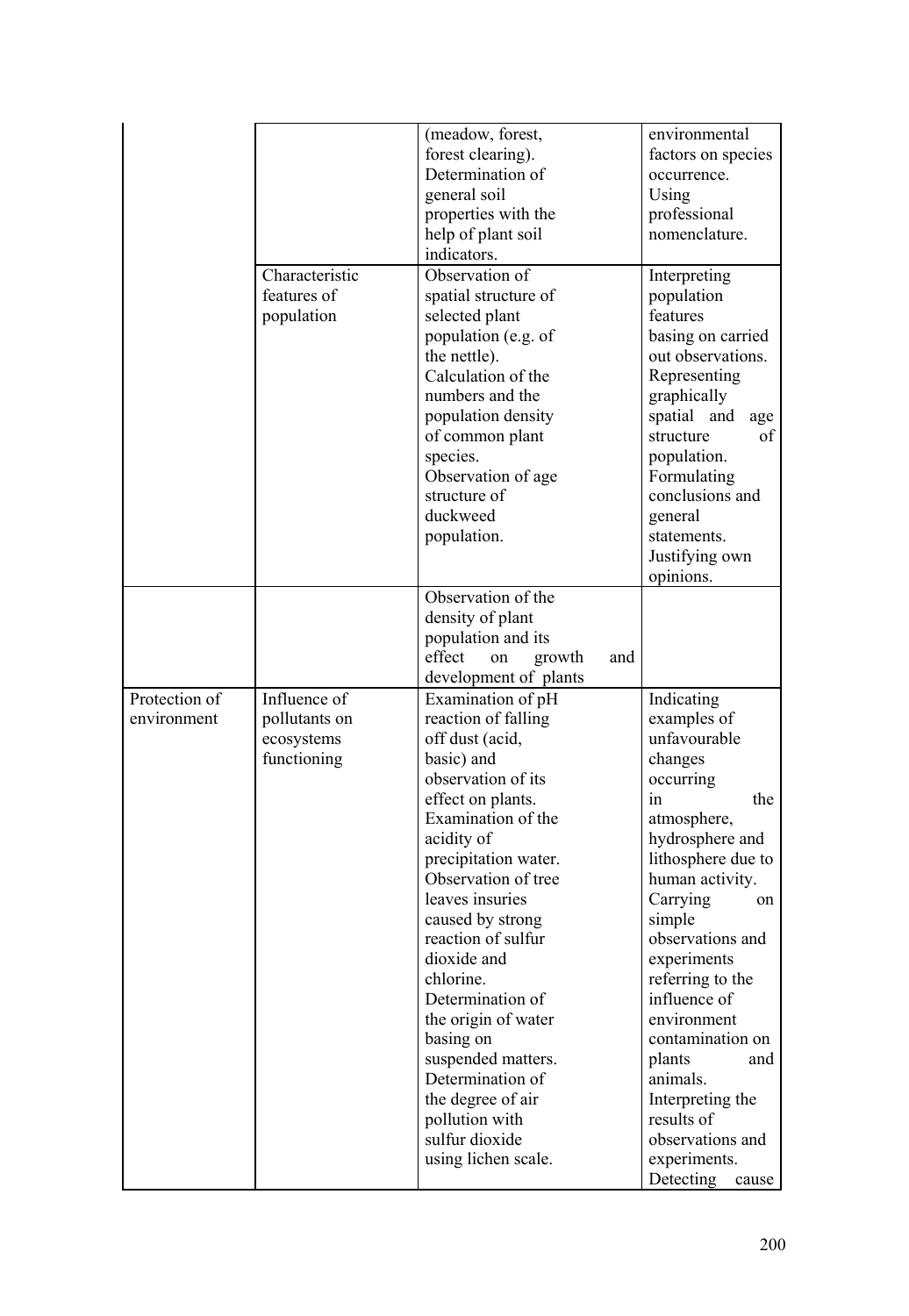|                         |                                          |                                                                                                                                                | and effect<br>relations.                                                                                             |
|-------------------------|------------------------------------------|------------------------------------------------------------------------------------------------------------------------------------------------|----------------------------------------------------------------------------------------------------------------------|
| Protection of<br>nature | Species protection<br>of flora and fauna | Identification of<br>protected plant and<br>animal species<br>using guides and<br>atlases.<br>Taking care of<br>stands of protected<br>plants. | Identifying<br>protected plants<br>and animals.<br>Justifying the<br>necessity of<br>protecting<br>vanishing species |
|                         |                                          | Taking care of<br>protected animals.                                                                                                           | Observing the<br>responsibility of<br>people for<br>preservation of<br>biodiversity.                                 |

Natural didactic path in the Arkoñski Woods in Szczecin is about 3 km long and runs through picturesque and interesting, in respect of the nature, areas of the forest. There are the following stops along the route of this natural didactic path.

### *Stop (point) I: eastern white pine Pinus strobus L.*

Apart from it, there are other trees, accompanying ones: Norway spruce *Picea excelsa (Lom.*), Douglas fir *Pseudotsuga (taxifolia)* Mirb., Norway maple *Acer platanoides L.*, pedunculate oak v. menziesii, *Quercus robur L* drooping birch *Betula verrucosa Ehrh*. From among birds there are: European jay *Garrulus glandarius (L.),* chaffinch *Fringilla coelebs L*., blue tit *Parus caeruleus L*., great tit *Parus major L.,* coal tit *Parus ater L*., middle-spotted woodpecker *Dryobates medius (L.)* and pied flycatcher *Muscicapa hypoleuca (Pall.).* Out of amphibians there is grey toad *Bufo bufo L.* 

Activities of students are: acquainting with field class objectives and tasks; observing terrestial biotope (ecosystem); observing tree habit (eastern white pine), aspect of trunk, cones; identifying selected plant and animal species; choosing a subject matter for accomplishing with students of grammar school, gymnasium and lyceum in the field in respect of: biotope, diversity and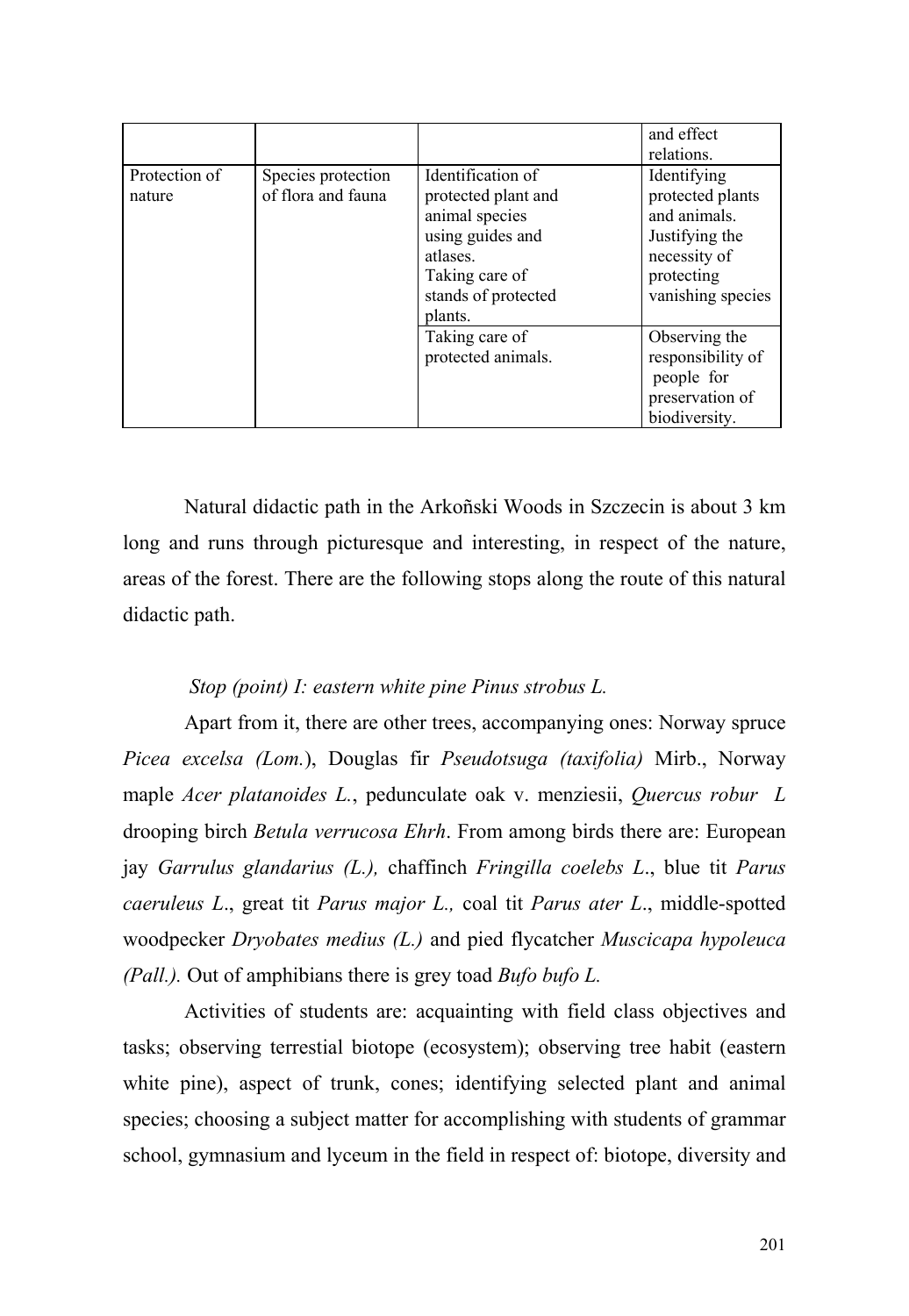unity of thallophytes, diversity and unity of telomophytes ecology and environment protection, eucaryote, primary stages of chordates development, selected problems concerning ethology (Fleszar, 2005).

#### *Stop (point) II: pedunculate oak Quercus robur L.*

Amphibians living in this area and in the nearest surrounding are: treefrog *Hyla arborea L.*, grey toad *Bufo bufo L*., spotted newt *Triturus vulgaris L.*, which occur especially in May (pairing season). From among birds one may run across: wood warbler *Phylloscopus sibilatrix Bechts*., black-headed whitethroat *Sylvia atricapilla (L.)*, European nuthatch *Sitta europaea L.*, garden tree creeper *Certhia brachydactyla C.L. Brehm*. and chaffinch *Fringilla coelebs L.* 

Activities of students are: acquainting with field class programme, e.g. concerning phenology; observing terrestial biotope (ecosystem); observing tree habit (pedunculate oak), aspect of trunk; identifying selected plant and animal species;choosing a subject matter for accomplishing with students of grammar school, gymnasium and lyceum in the field in respect of: biotope, diversity and unity of thallophytes, diversity of invertebrates, diversity of chordates, diversity of telomophytes; ecology and environment protection, eucaryota, primary stages of chordates development, selected problems concerning ethology (Fleszar, 2005).

*Stop (point) III: the Goplana lake* (enchantlingly situated, with rush vegetation by its waterside)

. Sandy beaches allow access to the water. Here one could find out: brittle willow *Salix fragilis L.,* European larch *Larix decidua Mill*.; among shrubs: European elder *Sambucus nigra L.,* hedge rose *Rosa canina L*., wrinkled rose *Rosa rugosa Thunb*. Amphibians, that are met here, are: edible frog *Rana esculenta L*., grass frog *Rana temporaria L*., marsh frog *Rana arvalis Nill.,* spotted newt *Triturus vulgaris L*. A large number of animals is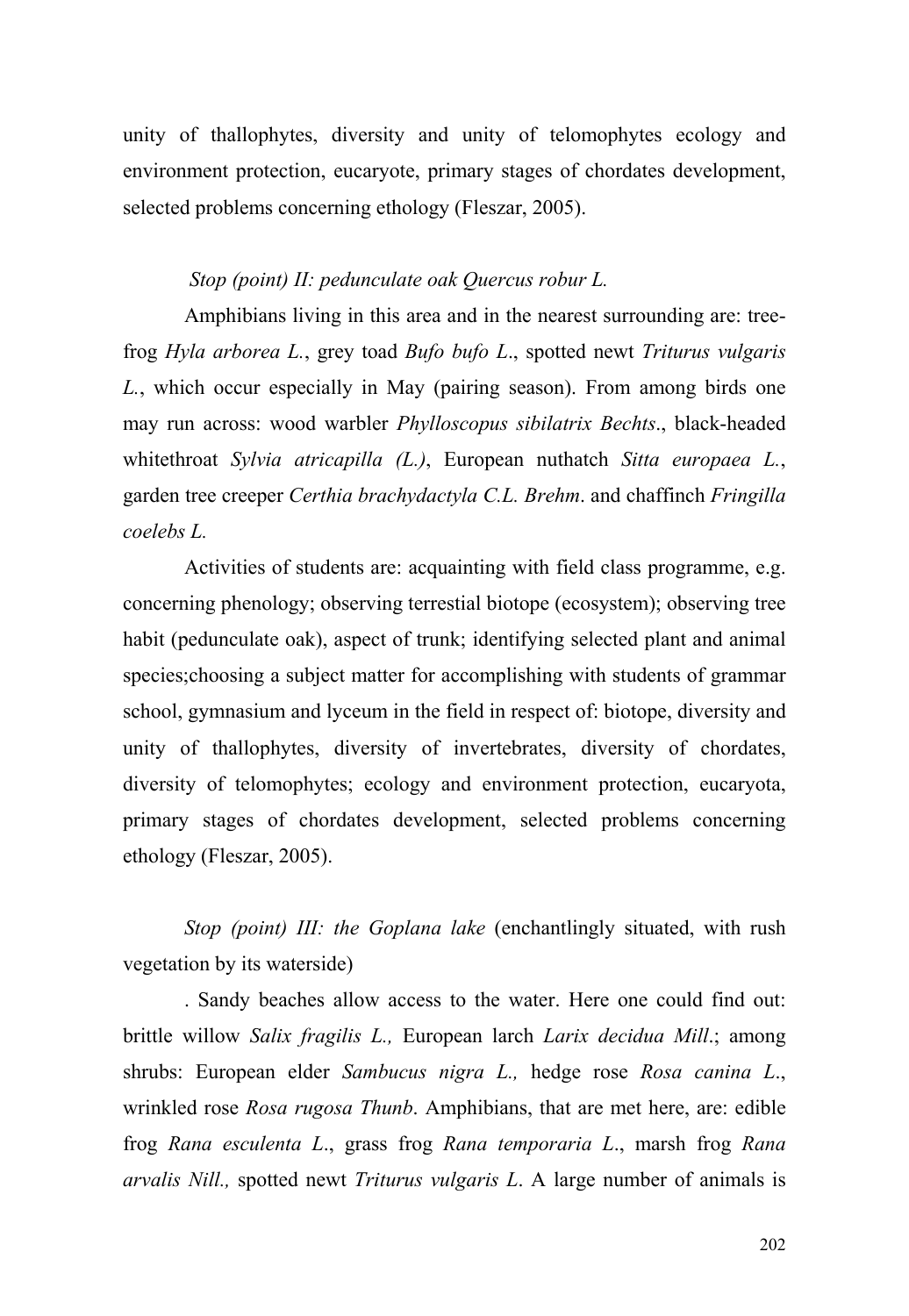encountered in particular in pairing season. Out of birds one may notice and see European cuckoo *Cuculus canorus L.,* chaffinch *Fringilla coelebs L.,* blackbird *Turdus merula L*. and coming to the water mute swan *Cygnus olor (Gmel*.), coot *Fulica atra L*., mallard duck *Anas platyrhyncha L.* 

Activities ofstudents are: acquainting with the method of accomplishing ecological contents; observing aquatic biotope (ecosystem); characteristics of plant complexes and animal groups within the lake; choosing a subject matter for accomplishing with students of grammar school, gymnasium and lyceum in the field in respect of: biotope,diversity and unity of thallophytes, diversity of invertebrates, diversity of chordates, diversity of telomophytes, ecology and environment protection, eucaryota, primary stages of chordates development, selected problems concerning ethology (Fleszar 2005).

#### *Stop (point) IV: the Głuszec lake (here one could observe):*

Purple European beech *Fagus silvatica L.,* Norway spruce *Picea excelsa (Lom.),* Scotch pine *Pinus silvestris L.,* pedunculate oak *Quercus robur L*., European larch *Larix decidua Mill*. Amphibians, that may be met here, are: edible frog *Rana esculenta L*., marsh frog *Rana arvalis Nill*., grass frog *Rana temporaria L.,* fire-bellied toad *Bombina bombina L*. Large concentration of these animals occur in springtime during pairing season. Out of birds live here: wood warbler *Phylloscopus sibilatrix (Bechst*.), blackbird *Turdus merula L*., European robin *Erithacus rubecula (L.),* blue tit *Parus caeruleus L*., song thrush *Turdus philomelos (C.L. Brehm.),* chaffinch *Fringilla coelebs L*., brown willow warbler *Phylloscopus collibita (Vieill.),* European wren *Trogladytes trogladytes (L.).* 

Activities of students are: observing aquatic biotope (ecosystem); characteristics of plant complexes and animal groups within the lake; choosing a subject matter for accomplishing with students of grammar school, gymnasium and lyceum in the field in respect of: aquatic biotope, diversity and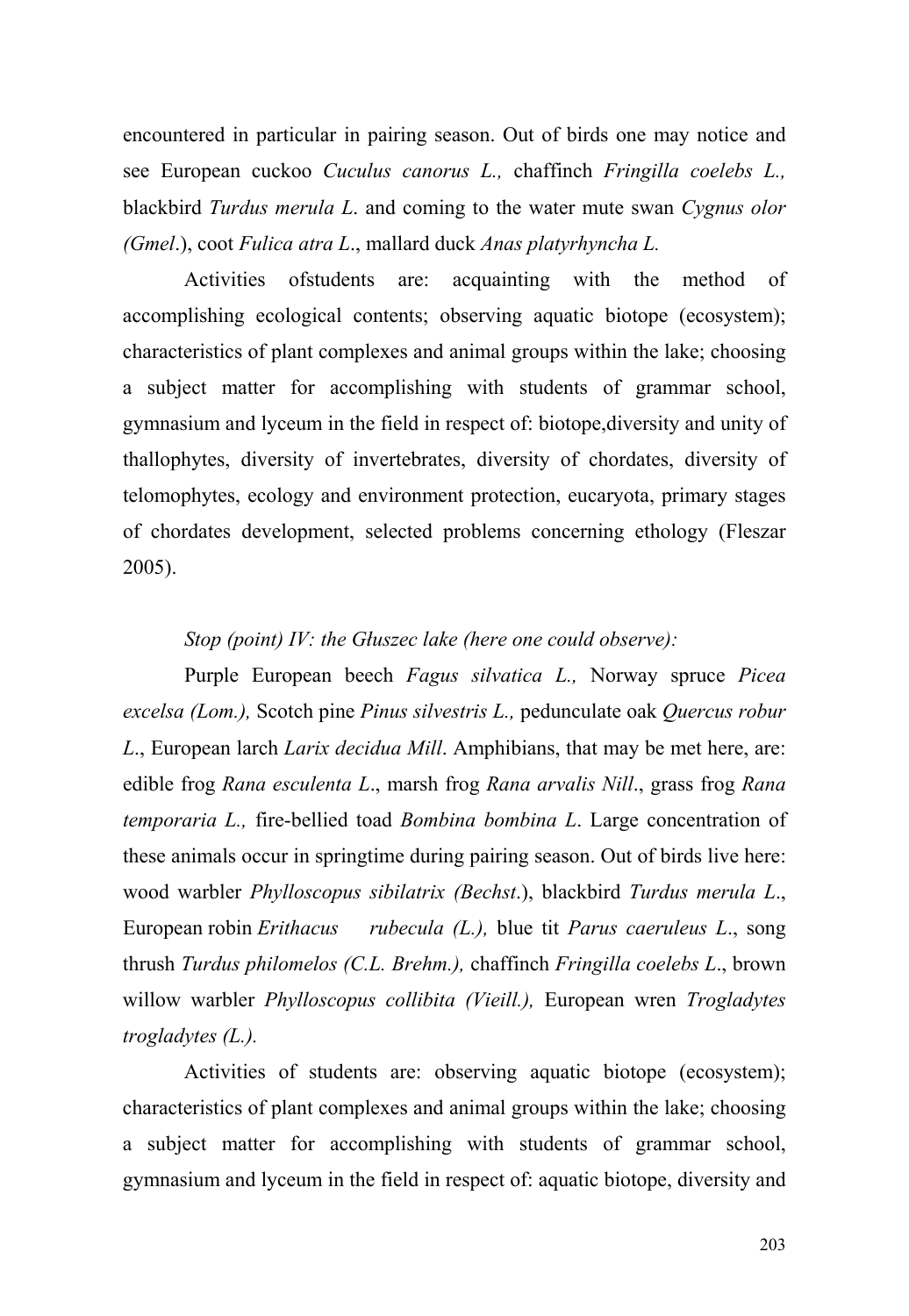unity of thallophytes, diversity of invertebrates, diversity of chordates, ecology and environment protection, eucaryota, primary stages of chordates development, selected problems concerning ethology (Fleszar, 2005).

#### *Stop (point) V: the "Uroczysk"*

One sees here rich and diverse vegetation - from among trees: Scotch pine *Pinus silvestris L*., drooping birch *Betula verrucosa Ehrh*., Norway spruce *Picea excelsa (Lom.),* brittle willow *Salix fragilis L*., pedunculate oak *Quercus robur L.*; from among shrubs: filbert *Corylus avellana L*., snowberry *Symphoricarpus albus (L.),* rowan *Sorbus aucuparia L.* Out of invertebrates we encounter here snails: amber snail *Succinea putrius L.*, white-lipped grove snail *Cepaea hortensis Mül*l. and brown-lipped snail *Cepaea nemoralis L*. Out of insects one may find ants Monomorium in fenced knolls. Birds, which are to be found in this area and in the surrounding, are: turtle-dove *Streptopelia turtur (L.),* black redstart *Phoenicurus achruros (Gmel*.), pied wagtail *Motacilla alba L*., European cuckoo *Cuculus canorus L.,* blue tit *Parus careruleus L.*, wood pigeon *Columba palumbus L*. To the water comes for feeding: mute swan *Cygnus olor (Gmel*.), mallard duck *Anas platyrhyncha L*. and coot *Fulica atra L*.. Amphibians, which live here, are: grey toad *Bufo bufo L*., tree-frog *Hyla arborea L.,* spotted newt *Triturus vulgaris L*., grass frog *Rana temporaria L.,* edible frog *Rana esculenta L*., and sometimes marsh frog *Rana arvalis Nill*. Large concentration of these animals occur in pairing season Fleszar (2005).

Activities of students are: observing aquatic biotope (ecosystem); characteristics of plant complexes and animal groups within the lake; choosing a subject matter for accomplishing with students of grammar school, gymnasium and lyceum in the field in respect of: biotope, diversity and unity of thallophytes, diversity of invertebrates, diversity and unity of thallophytes, diversity of chordates, ecology and environment protection, eucaryota, primary stages of chordates development, selected problems concerning ethology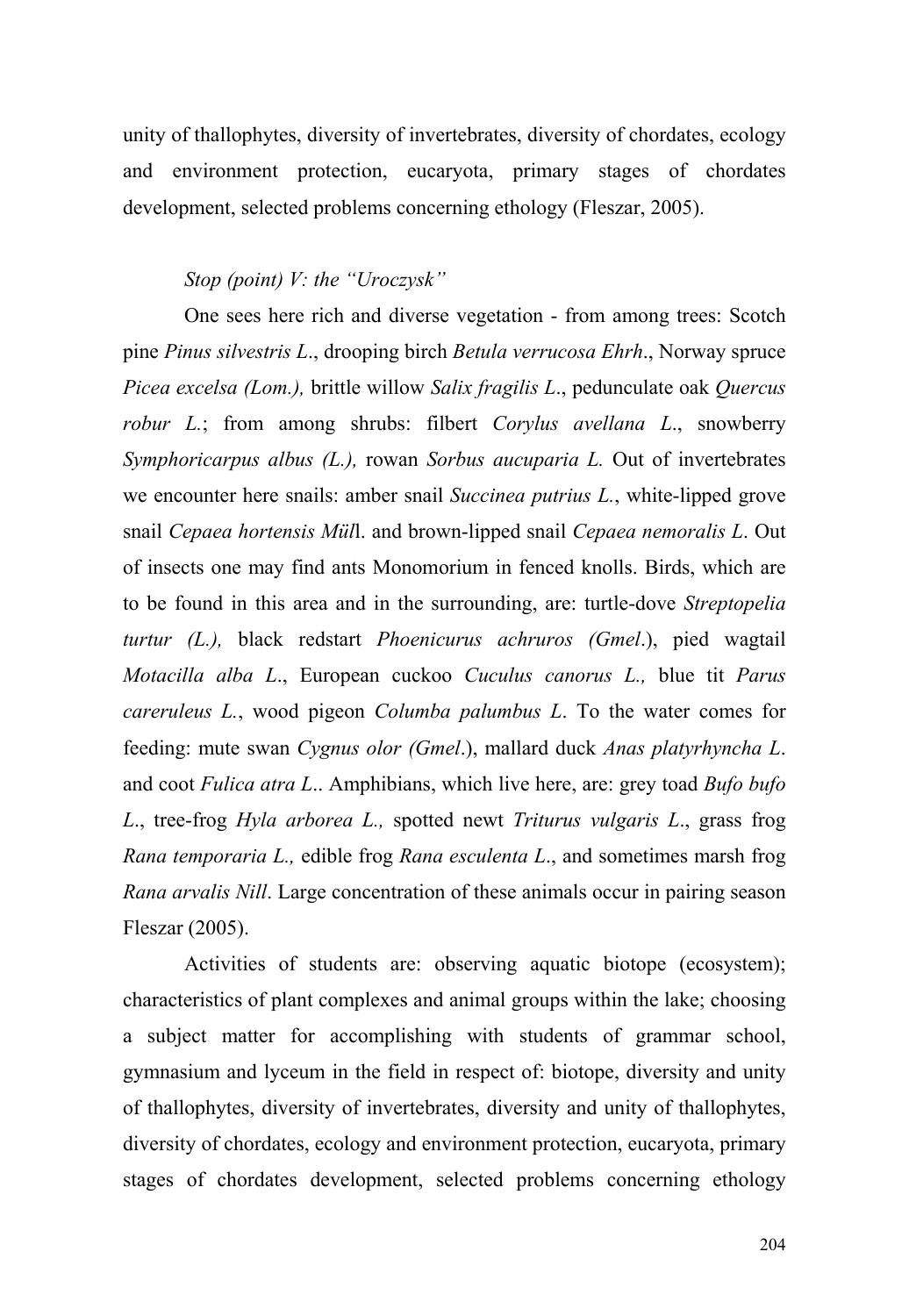Fleszar (1996, 2005); acquainting with field class synopsis; writing field class synopsis according to given instructions.

During the classes of biology didactics and environment protection the students work out field classes synopses for selected lesson units at different teaching levels. Field classes are usually more difficult to carry on for teachers than lessons in school workroom. Preparation to field classes contains many organisational works that concern the conducting person and the participants. Teacher, prior to the date of these classes, has to check carefully in the area whether the scheduled theme may be accomplished there and then inform and prepare school students to that type of classes. School students should obtain readable (clear) instructions in writing, referring to field work, and a list of references related to class theme (Fleszar,1997).

Exemplary synopsis of biology filed classes for accomplishing in the field is presented in the Appendix.

During the classes a special students' attention has been called by the method of teaching in the field classes. This method is field observation. Observation, as one of the active methods in biology teaching, enables school students to understand the world in its unity and complexity, develops in them the ability to learn by themselves, inspires them to investigative work and to express their own opinions and experiences. School students participate very wilingly in field classes and are active during them. This activity manifests itself in greater creativity, i.e. in that that school students perceive and see the world with their all senses. When observing, they can touch, see, and feel; by reason of that all these feelings influence their ability to memorize and understand knowledge. The knowledge acquirred during field work should be used in typical and problem situations. Field classes develop in school students an attitude to factual contents of natural character, external world and selfbieng (Mikołajczak-Półtorak & Gwardys, 2002).

Ecology and environment-oriented education is understood as increasing the ecological awareness that leads to acquirring ecological culture.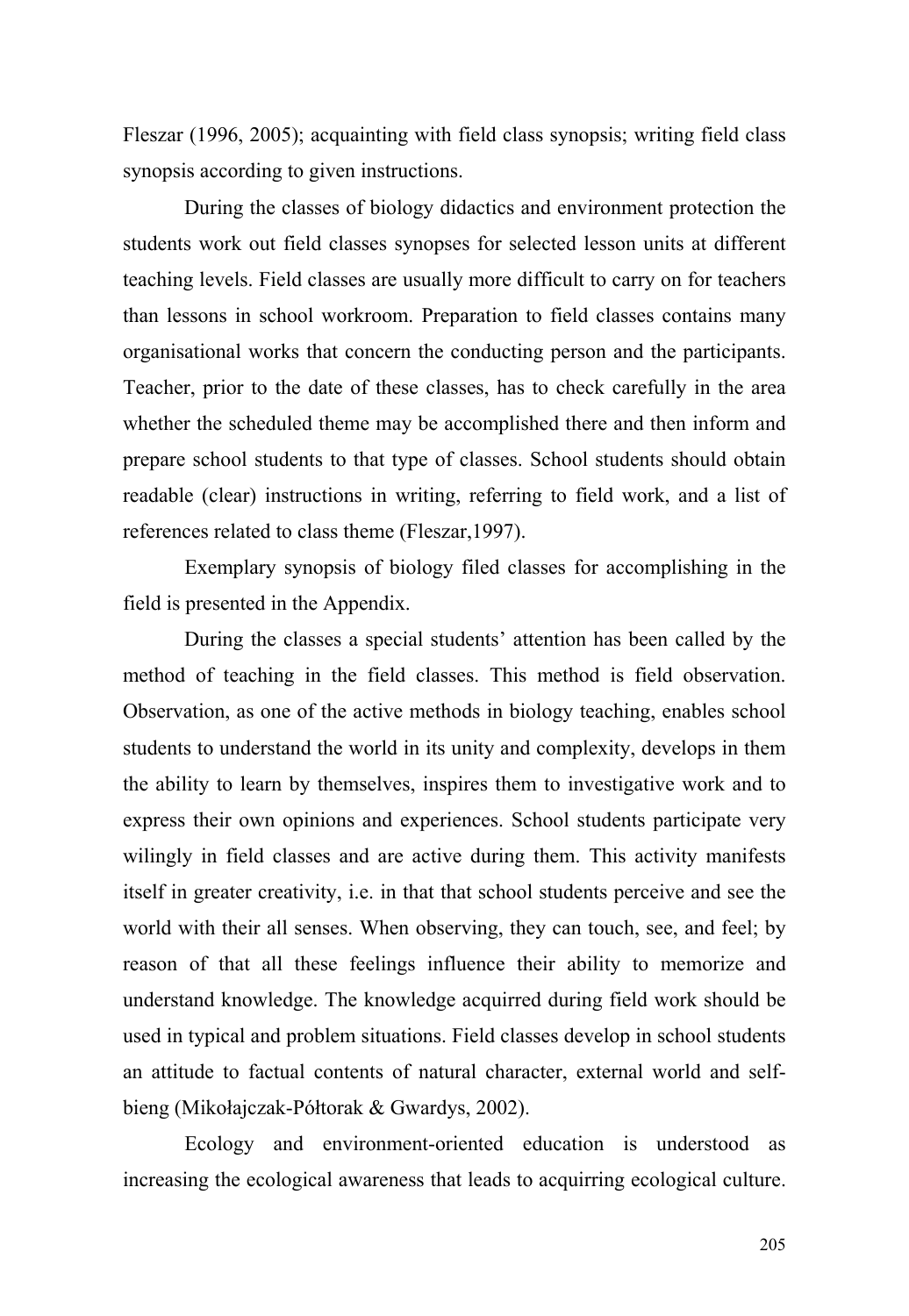Ecological awareness consists of: ecological learning, ecological imagination and ecological ethics. Ecological learning contains the knowledge and competencies referring to the processes that occur in natural environment covering ecosystems and the knowledge on mechanisms of their equilibrium as well as the relationships between forms of human activity in natural environment referring to environment pollutants and hazards and preventive treatment methods. Ecological imagination is the competence and the ability to forsee ecological effects of human activities as well as to notice connections between processes occurrung in environment and civilisation development. This all manifests itself in the ability to plan ecologically safe activities (Fleszar, 2002, 2004)

Ecological ethics is the ability to act in accordance with standards accepted in a given time and era. The acquirred ecological culture comprises: elements of environment protection;

natural methods of preserving the health, with special attention paid to psychophysical equilibrium, harmonious functioning of the man in environment and susceptibility to stress; living consistent with the nature in external and internal harmony (Fleszar, 1995,1998).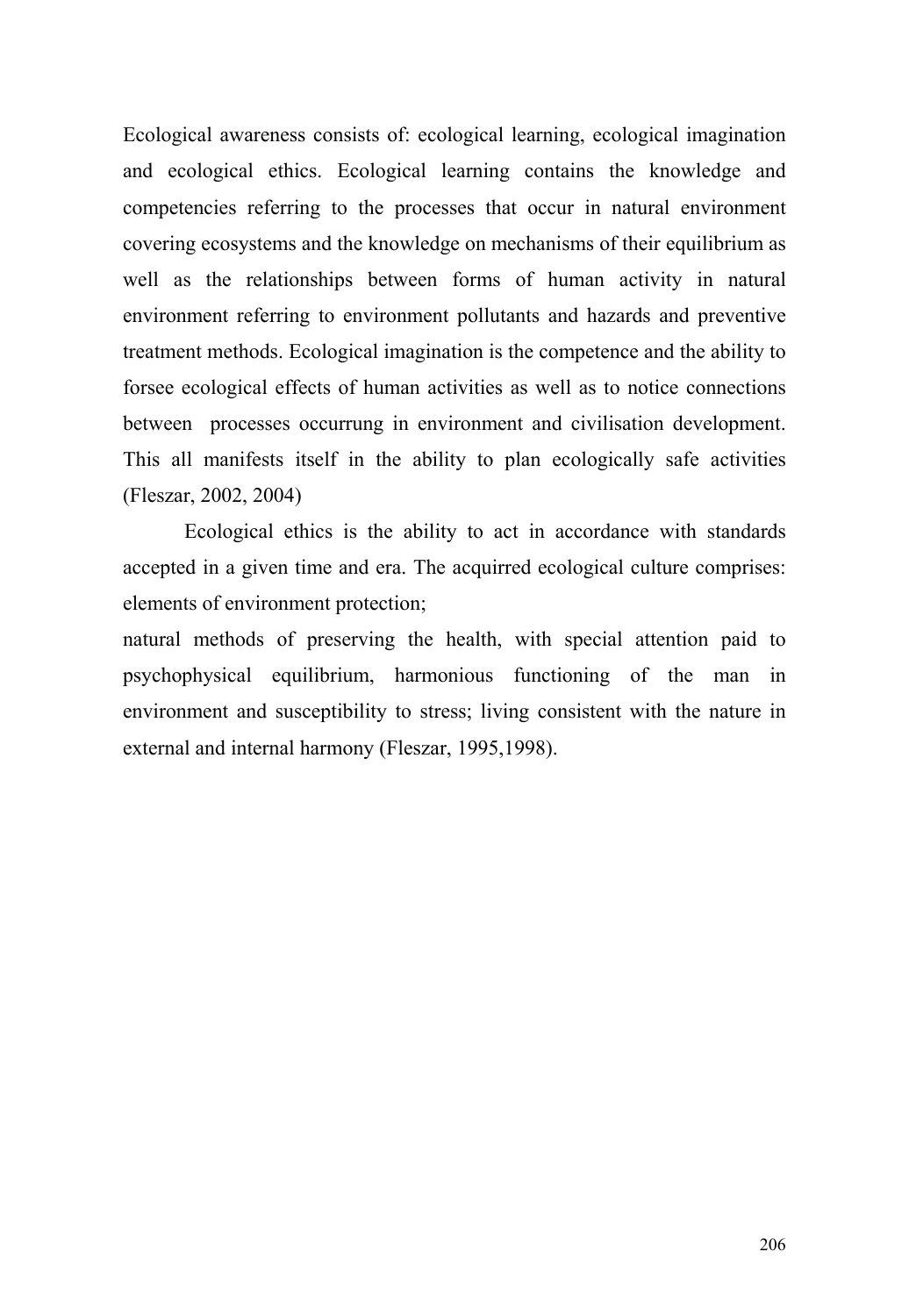**Table 1**. *Results of the research carried out on students of biology in the Department of Natural Sciences at University of Szczecin in the course of compulsoryPracticum in Didactics of Biology* 

|                                             |                                      | 2004 |               | 2005  |               | 2006           |               | Total           |               |
|---------------------------------------------|--------------------------------------|------|---------------|-------|---------------|----------------|---------------|-----------------|---------------|
|                                             |                                      | (93) |               | (101) |               | (104)          |               | (298)           |               |
| Question number                             |                                      | Nu   | $\frac{0}{0}$ | Nu    | $\frac{0}{0}$ | Nu             | $\frac{0}{0}$ | Nu              | $\frac{0}{0}$ |
|                                             | Ans.                                 |      |               |       |               |                |               |                 |               |
| 1. Field classes de-                        | Y                                    | 71   | 76,34         | 93    | 92,08         | 94             | 90,38         | 258             | 86,58         |
| velop the habit of                          |                                      |      |               |       |               |                |               |                 |               |
| exact and systematic                        | $\overline{\text{N}}$                | 22   | 23,66         | 8     | 7,92          | 10             | 9,62          | $\overline{40}$ | 13,42         |
| work                                        |                                      |      |               |       |               |                |               |                 |               |
| 2. Field classes de-                        | Y                                    | 80   | 86,02         | 92    | 91,09         | 94             | 90,38         | 266             | 89,26         |
| velop the responsibil-                      |                                      |      |               |       |               |                |               |                 |               |
| ity for results and                         | N                                    | 13   | 13,98         | 9     | 8,91          | 10             | 9,62          | 32              | 10,74         |
| effects of work                             |                                      |      |               |       |               |                |               |                 |               |
| 3. Field classes de-                        | Y                                    | 93   | 100           | 100   | 99,01         | 99             | 95,19         | 292             | 97,99         |
| velop a proper attitude                     | $\overline{N}$                       |      |               | 1     | 0,99          | 5              | 4,81          | 6               | 2,01          |
| to work                                     |                                      |      |               |       |               |                |               |                 |               |
| 4. Field classes de-                        | $\overline{Y}$<br>$\overline{\rm N}$ | 85   | 91,40         | 90    | 89,11         | 98             | 94,23         | 273             | 91,61         |
| velop the competence<br>of planning and or- |                                      | 8    | 8,60          | 11    | 10,89         | 6              | 5,77          | 25              | 8,39          |
| ganization                                  |                                      |      |               |       |               |                |               |                 |               |
| 5. Field work develops                      | Y                                    | 93   | 100           | 101   | 100           | 104            | 100           | 298             | 100           |
| the habit of team work                      | $\overline{\rm N}$                   |      |               |       |               |                |               |                 |               |
| 6. A field visit devel-                     | $\overline{Y}$                       | 90   | 96,77         | 95    | 94,06         | 100            | 96,15         | 285             | 95,64         |
| ops aesthetical sensi-                      | $\overline{N}$                       | 3    | 3,23          | 6     | 5,94          | $\overline{4}$ | 3,85          | 13              | 4,36          |
| bility                                      |                                      |      |               |       |               |                |               |                 |               |
| 7. Field work in-                           | $\overline{\mathrm{Y}}$              | 93   | 100           | 100   | 99,01         | 101            | 97,12         | 294             | 98,66         |
| creases emotional                           | $\overline{N}$                       |      |               | 1     | 0,99          | 3              | 2,88          | 4               | 1,34          |
| connection with nature                      |                                      |      |               |       |               |                |               |                 |               |
|                                             |                                      |      |               |       |               |                |               |                 |               |
| 8. Field work helps in                      | Y                                    | 79   | 84,95         | 85    | 84,16         | 97             | 93,27         | 261             | 87,58         |
| understanding the                           | $\overline{\rm N}$                   | 14   | 15,05         | 16    | 15,84         | 7              | 6,73          | 37              | 12,42         |
| principles and postu-                       |                                      |      |               |       |               |                |               |                 |               |
| lates of nature preser-                     |                                      |      |               |       |               |                |               |                 |               |
| vation and environ-                         |                                      |      |               |       |               |                |               |                 |               |
| mental protection                           |                                      |      |               |       |               |                |               |                 |               |
|                                             |                                      |      |               |       |               |                |               |                 |               |
| 9. Team work helps to                       | Y                                    | 89   | 95,70         | 90    | 89,11         | 91             | 87,50         | 270             | 90,60         |
| discover talents and                        | $\overline{\rm N}$                   | 4    | 4,30          | 11    | 10,89         | 13             | 12,50         | 28              | 9,40          |
| interests                                   |                                      |      |               |       |               |                |               |                 |               |
| 10. Field classes                           | Y                                    | 80   | 86,02         | 92    | 91,09         | 93             | 89,42         | 265             | 88,93         |
| develop perceptive-                         | N                                    | 13   | 13,98         | 9     | 8,91          | 11             | 10,58         | 33              | 11,07         |
| ness                                        |                                      |      |               |       |               |                |               |                 |               |
| 11 Field classes                            | Y                                    | 90   | 96,77         | 98    | 97,03         | 94             | 90,38         | 282             | 94,63         |
| influence the forma-                        |                                      |      |               |       |               |                |               |                 |               |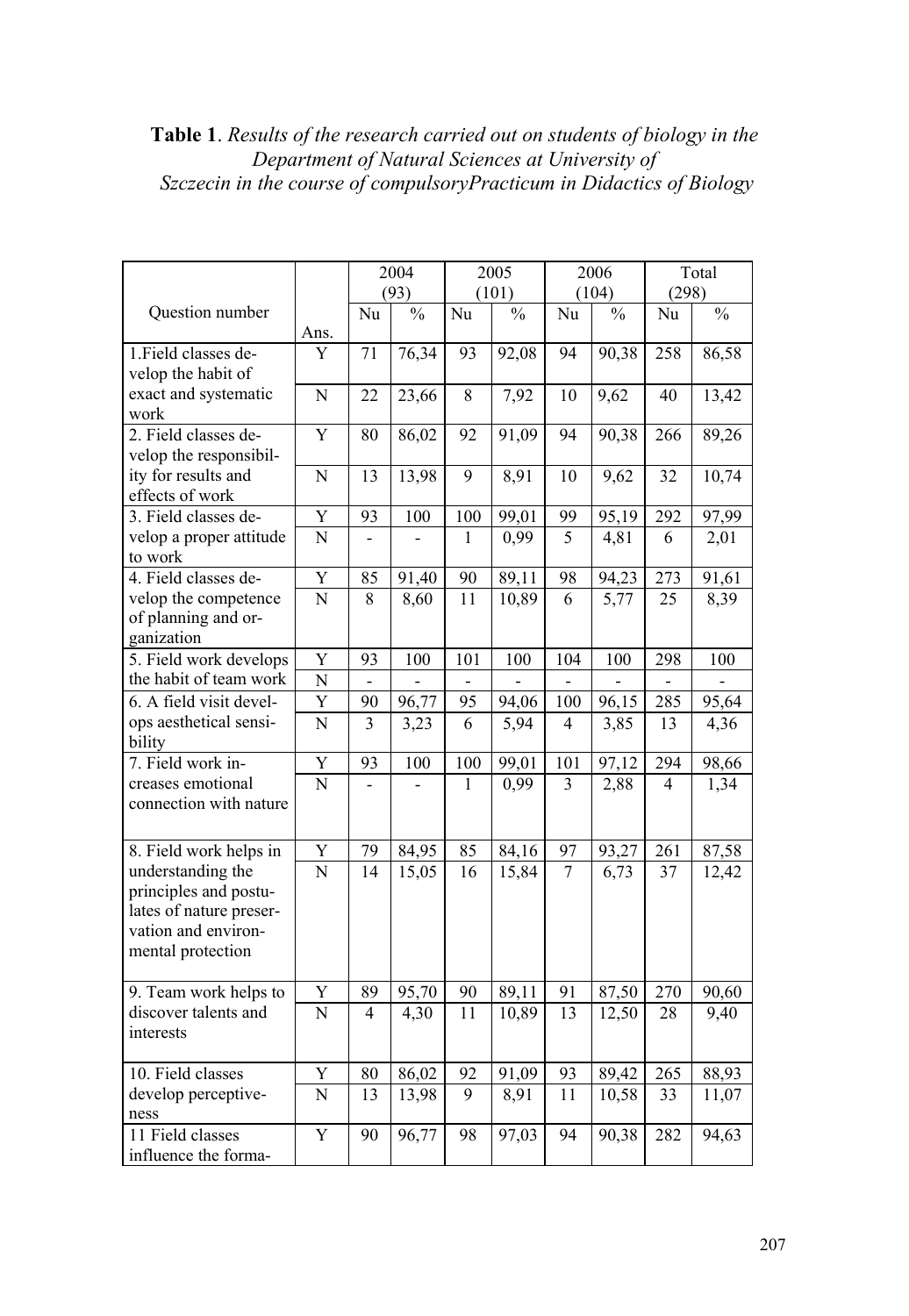| tion<br>of observation skills:<br>- phenological,<br>- ethological,<br>- ecological                                                             | ${\bf N}$   | $\overline{3}$           | 3,23  | 3                            | 2,97  | 10             | 9,62  | 16                           | 5,37  |
|-------------------------------------------------------------------------------------------------------------------------------------------------|-------------|--------------------------|-------|------------------------------|-------|----------------|-------|------------------------------|-------|
| 12. Field classes de-<br>velop                                                                                                                  | Y           | 90                       | 96,77 | 100                          | 99,01 | 98             | 94,23 | 288                          | 96,64 |
| the skill of recogniz-<br>ing plants and animals                                                                                                | N           | 3                        | 3,23  | $\mathbf{1}$                 | 0,99  | 6              | 5,77  | 10                           | 3,36  |
| 13. Field classes en-<br>able to teach practical                                                                                                | Y           | 93                       | 100   | 101                          | 100   | 104            | 100   | 298                          | 100   |
| use of theoretical<br>knowledge                                                                                                                 | $\mathbf N$ | $\overline{\phantom{0}}$ |       |                              |       |                |       |                              |       |
| 14. Field classes<br>permit to perceive the<br>dependence of organ-<br>isms from their habitat                                                  | Y           | 87                       | 93,55 | 90                           | 89,11 | 94             | 90,38 | 281                          | 94,30 |
|                                                                                                                                                 |             | 6                        | 6,45  | 11                           | 10,89 | 10             | 9,62  | 17                           | 5,70  |
| 15. I know and I un-<br>derstand the notion of                                                                                                  | Y           | 86                       | 92,47 | 91                           | 90,10 | 94             | 90,38 | 271                          | 90,94 |
| sustainable develop-<br>ment<br>(eco-development)                                                                                               | N           | 7                        | 7,53  | 10                           | 9,90  | 10             | 9,62  | 27                           | 9,06  |
| 16. I know what the<br>strategy of sustainable                                                                                                  | Y           | 70                       | 75,27 | 90                           | 89,11 | 92             | 88,46 | 252                          | 84,56 |
| development concerns                                                                                                                            | N           | 23                       | 24,73 | 11                           | 10,89 | 12             | 11,54 | 46                           | 15,44 |
| 17. I know what<br>phenology deals with<br>and to what purpose                                                                                  | Y           | 93                       | 100   | 101                          | 100   | 104            | 100   | 298                          | 100   |
|                                                                                                                                                 | ${\bf N}$   | $\overline{a}$           |       |                              |       |                |       |                              |       |
| 18. I understand the<br>notion of biodiversity,                                                                                                 | Y           | 90                       | 96,77 | 98                           | 97,03 | 100            | 96,15 | 288                          | 96,64 |
| that is biological vari-<br>ety                                                                                                                 | N           | 3                        | 3,23  | 3                            | 2,97  | $\overline{4}$ | 3,85  | 10                           | 3,36  |
| 19. I know what<br>Agenda -21 speaks of                                                                                                         | Y           | 93                       | 100   | 101                          | 100   | 104            | 100   | 298                          | 100   |
|                                                                                                                                                 | N           | $\overline{\phantom{0}}$ |       | $\qquad \qquad \blacksquare$ |       | $\blacksquare$ |       | $\qquad \qquad \blacksquare$ |       |
| 20. Field classes allow<br>to cover the material<br>concerning environ-<br>mental protection<br>21. I know what tasks<br>were undertaken of the | Y           | 75                       | 80,65 | 87                           | 86,14 | 90             | 86,54 | 252                          | 84,56 |
|                                                                                                                                                 | N           | 18                       | 19,35 | 14                           | 13,86 | 14             | 13,46 | 46                           | 15,44 |
|                                                                                                                                                 | Y           | 74                       | 79,57 | 79                           | 78,22 | 85             | 81,73 | 238                          | 79,87 |
| Earth Summit in<br>Johannesburg                                                                                                                 | N           | 19                       | 20,43 | 22                           | 21,78 | 19             | 18,27 | 60                           | 20,13 |
| 22. Field classes are<br>more attractive than                                                                                                   | Y           | 80                       | 86,02 | 90                           | 89,11 | 100            | 96,15 | 270                          | 90,60 |
| those taking place in a<br>laboratory                                                                                                           | N           | 13                       | 13,98 | 11                           | 10,89 | $\overline{4}$ | 3,85  | 28                           | 9,40  |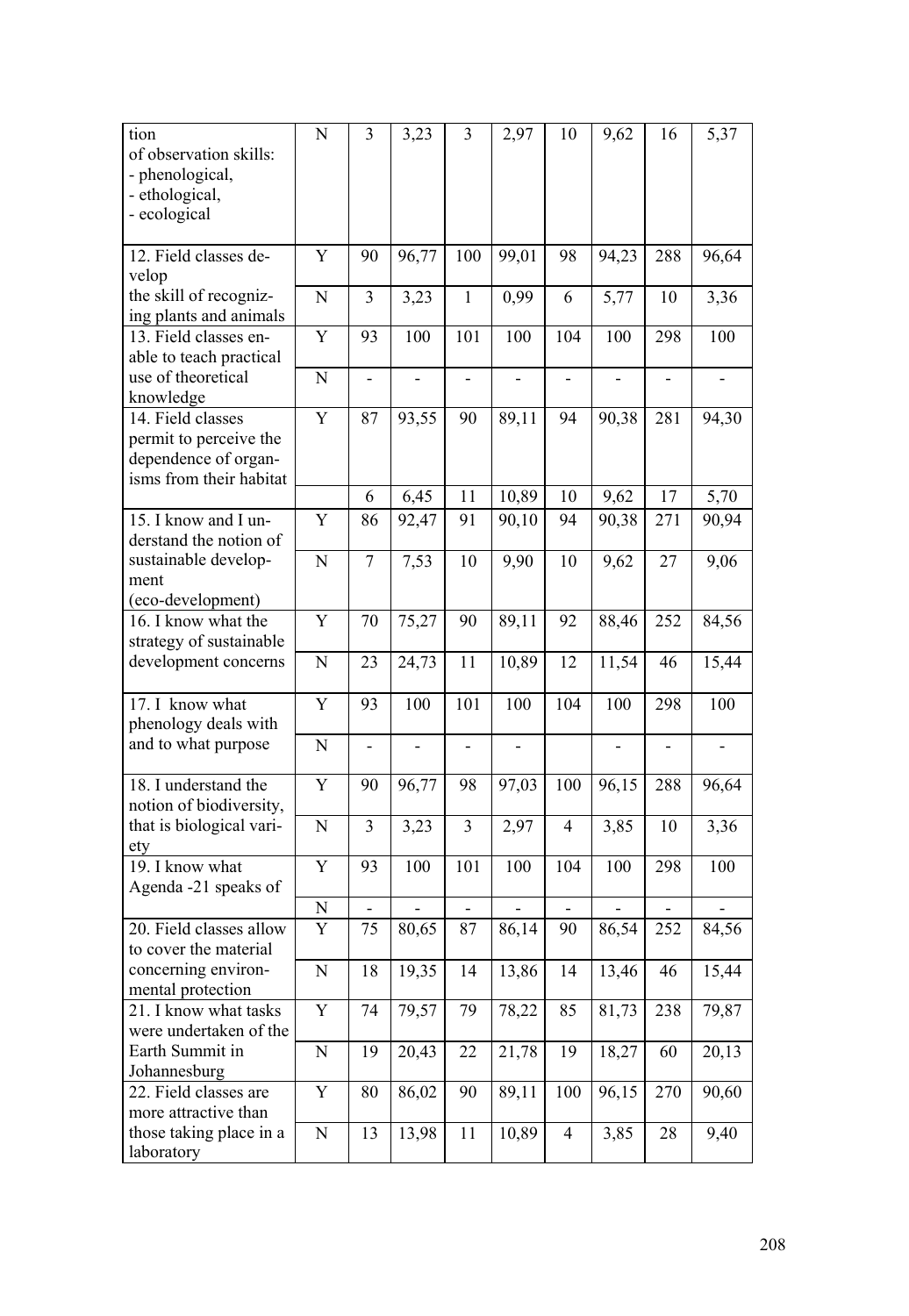Fleszar (2007): ANS. – answers, Y – yes, N – no, Nu – Number of answers,  $\%$  - per cent of answers

The research conducted shows that students value the part of field classes "they develop the habit of exact and systematic work (question 1- 86,58 %), "they develop the responsibility for results and effects of work (question 2- 89,26 %), "they increase emotional connection with nature (question 7- 98,66 %), "they help in the understanding of principles and postulates of nature preservation and environmental protection" (question 8-87,56 %), "they influence the formation of ecological observation skills (phenological, ethological)" (question 11-94,63 %), "they understand the notion of sustainable development (eco-development) (question 15 - 90.94 %) as well as the strategy of sustainable development (what it concerns) (question 16-84,56 %) they understand the notion of biodiversity, that is biological variety" (question 18-96,64 %). They know what Agenda 21 speaks of (question 19-100) and what tasks were undertaken at the Earth Summit in Johannesburg (question 21- 79,87 %) (Fleszar (2005a).

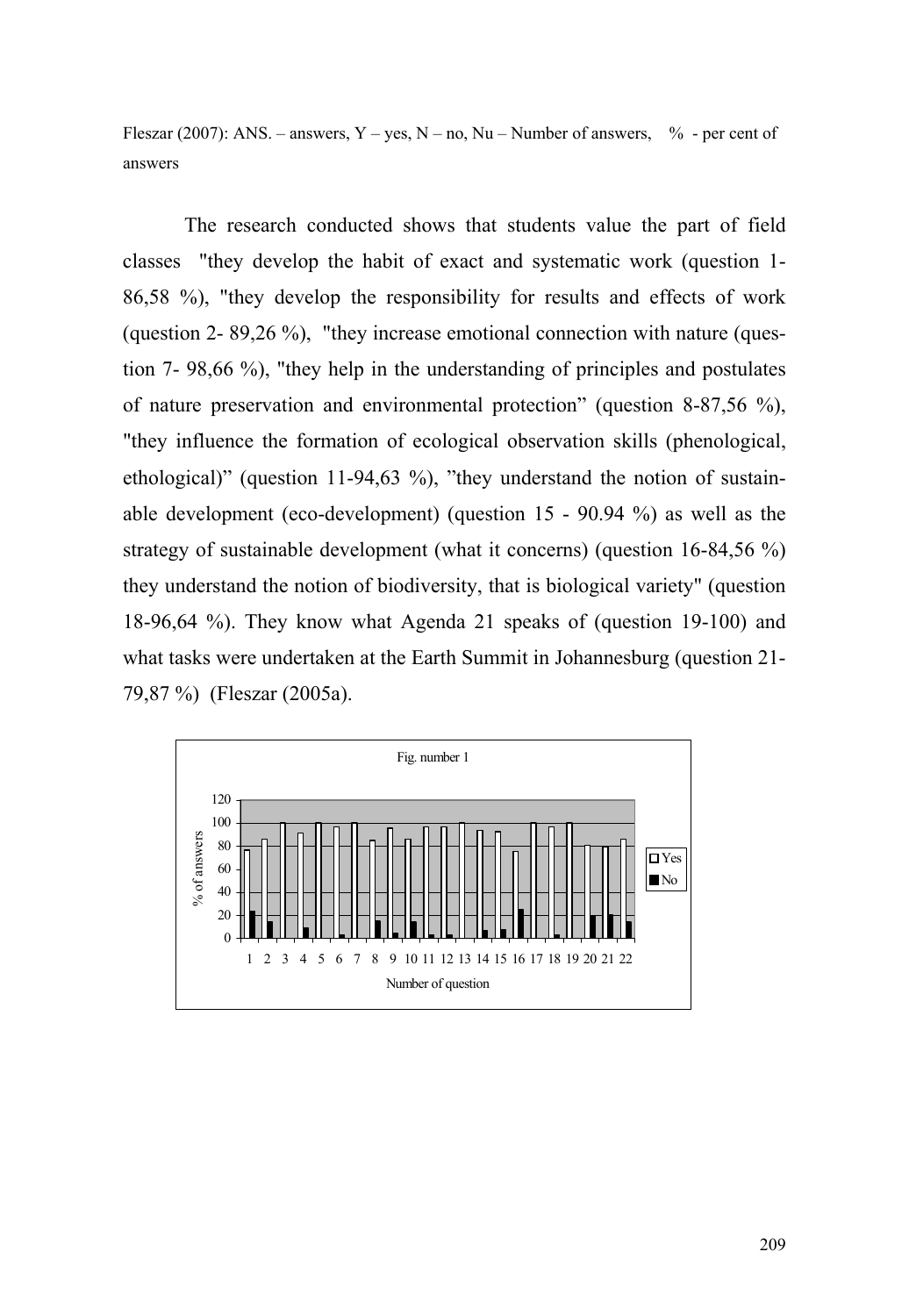





**Fig**. 1-4 (cf. Table 1 – 2004, 2005, 2006, 2004-2006, respectively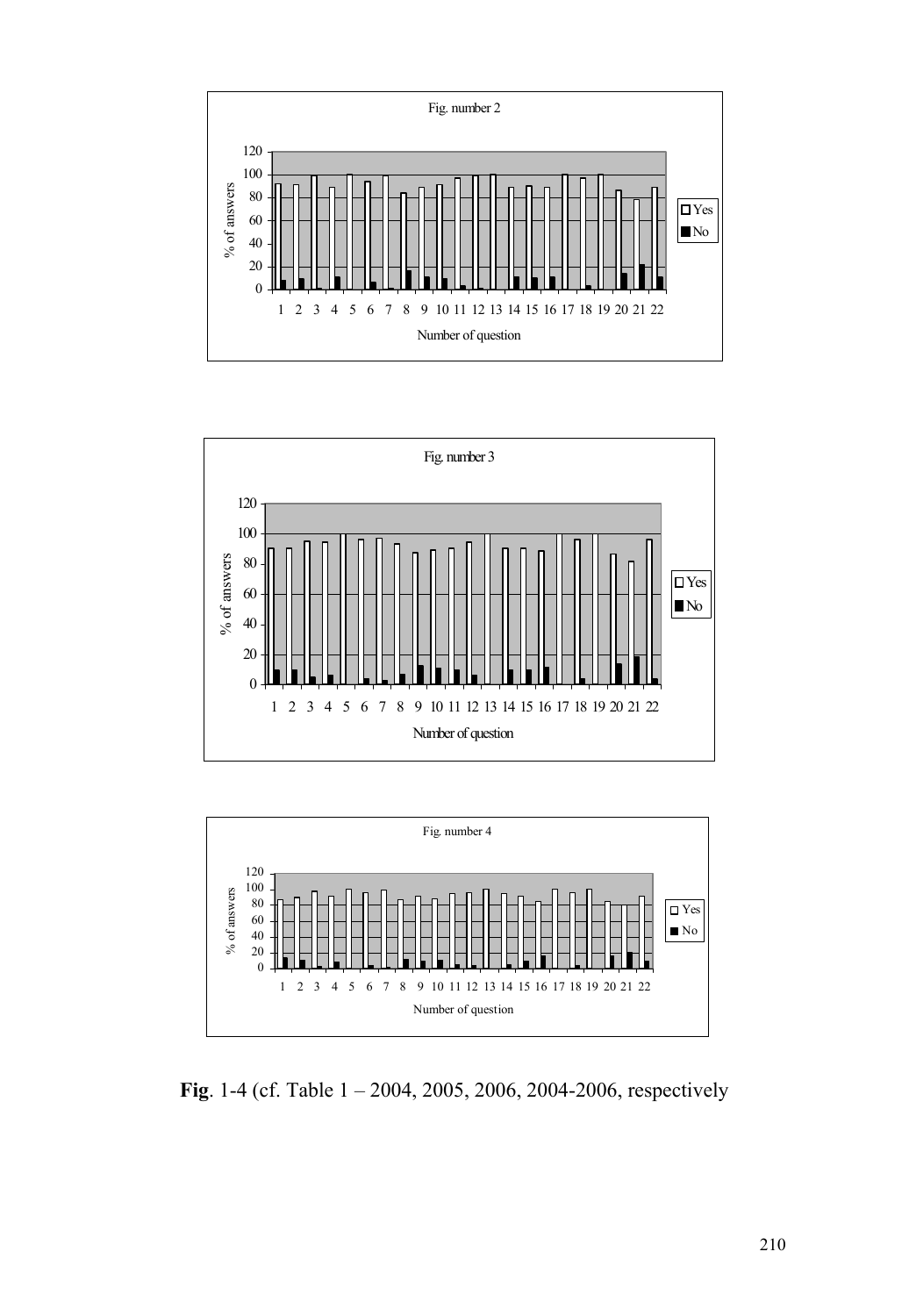During field classes which take place on natural didactic path the role of teacher is to show students, the prospective teachers of biology and environment protection, the method of accomplishing assumptions of ecology and environment-oriented education. Undoubtedly, these classes may inspire them to further work.

#### REFERENCES

- Fleszar, E. (1995) Dydaktyczna ścieżka przyrodnicza jako miejsce realizacji teorii w praktycznym działaniu (pp. 138-144). In.: Borecka, K. (Ed.) *Ochrona środowiska na uniwersyteckich studiach.* Materiały z III Ogólnopolskiej Konferencji Metodycznej Opole. Agencja Rozwoju Opolszczyzny. S.A.
- Fleszar, E. (1996). Didactic nature trail as a tool which puts theory into practice. *Proceedings* of *IOSTE 8th Symposium: Citizenship and Economic Development.* Edmonton: University of Alberta, pp. 87-92.
- Fleszar, E. (1997). Realizacja zajęć terenowych szansą poznawania środowiska (pp. 127-131). In.: Ciaciura. M. (Ed.). *Sumienie ekologiczne, a szansa przetrwania*. Cz. I i II Wisełka. Centrum Ekologiczno-Rekolekcyjne "Przymierze". ZUP-W "OPTIMEX".
- Fleszar, E. (1998). *Teoretyczne założenia przygotowania studentówprzyszłych nauczycieli biologii do realizacji założeń edukacji ekologiczno-środowiskowej.* Szczecin: Wydawnictwo Promocyjne "Albatros".
- Fleszar, E. (2000). Rola fenologii w kształtowaniu kultury ekologicznej jako możliwość poznawania przyrodniczego poprzez realizację zajęć terenowych (pp. 153-156). In.: R. Brazis, R. & Wołkonowski, J. (Eds). *VI Międzynarodowa Konferencja Nauka, a jakość życia Studium.* Wilno: UNIVERSITAS STUDIORUM POLONIA VILNENSIS.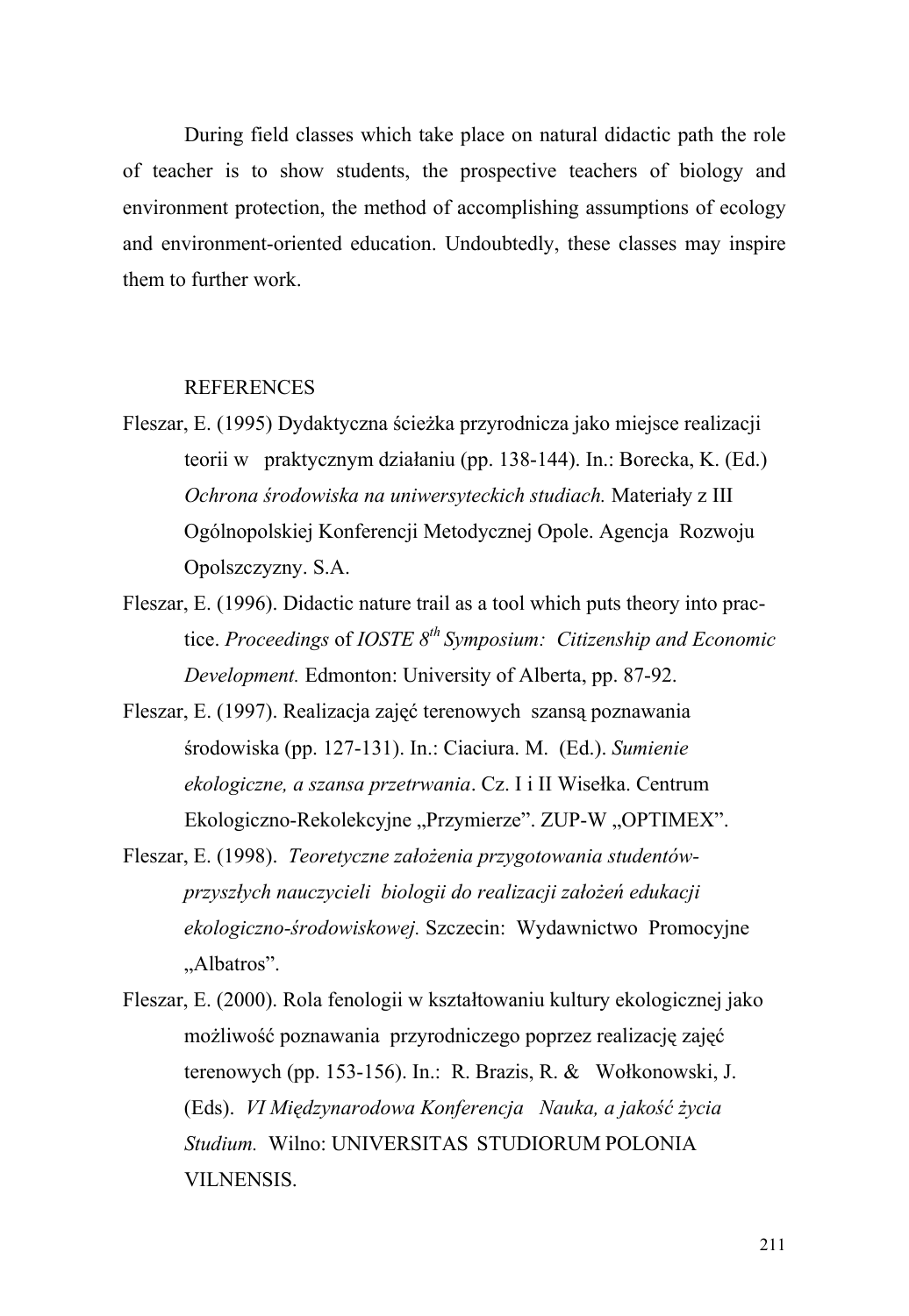- Fleszar, E. (2002). Didakticheskata rolia na estestvena gorska pteka v lesotechnicheskoto obuchenie. *Obrazovanie i kvalifikaciia, 10*(2), 71- 76 [In Bulgarian].
- Fleszar, E. (2004). Znaczenija didaktycznych prirodniczych stjeżok u listwicznyczij oswiti (pp. 68-74). In.: Dudjuk, D.L. (Ed.). *Naukowyj wisnik*. Lviv: Ukraińskij Dierżawnyj Leśniotechnicznyj Uniwersitet.
- Fleszar, E. (2005). Dydaktyczna ścieżka przyrodnicza w Lesie Arkońskim. Puszcza Wkrzańska. Szczecin. Wydawnictwo Naukowe Uniwersytetu Szczecińskiego. ROZPRAWY I STUDIA T. (DCXLVI) 572 Wyd. III zmienione.
- Fleszar, E. (2005a). Sustainable development and ecological environmental education (pp. 83-89). In.: Fleszar, E. (Ed.). *Sustainable development*. Szczecin: Z.U.P.W. "OPTIMEX".
- Fleszar, E. ( 2007). Realizacja zajęć terenowych łączących teorię z praktyką według założeń zrównoważonego rozwoju (pp. 35-41). In.: *Nauka, technika, społeczeństwo- wyzwania i perspektywy w zakresie kształcenia przyrodniczego. XIV Konferencja Dydaktyków Biologii Szkół Wyższych.* Lublin: Uniwersytet Marii Curie –Skłodowskiej.
- Gwardys-Szczęsna S. (2004). Realizacja zajęć terenowych w Puszczy Wkrzańskiej. Ecological education in Wkrzan'ska Pushcha (pp. 88- 93). In.: Dudjuk, D.L. (Ed.). *Naukowyj Wisnik*. Lviv: Ukraińskij Dierżawnyj Leśniotechnicznyj Uniwersitet.
- Mikołajczak-Półtorak, M. & Gwardys, S. (2002). Obserwacja jako jedna z metod aktywizujących w nauczaniu przyrody (pp. 57-60). In.: Kazubski, A. (Ed.). *Interdyscyplinarne nauczanie przedmiotów przyrodniczych. Toruń. Konferencja naukowo-dydaktyczna dla nauczycieli nauk przyrodniczych.* Torun: Uniwersytet Mikołaja Kopernika.
- Stawiński, W. (2000). Dydaktyka biologii i ochrony środowiska. Warszawa-Poznań: PWN.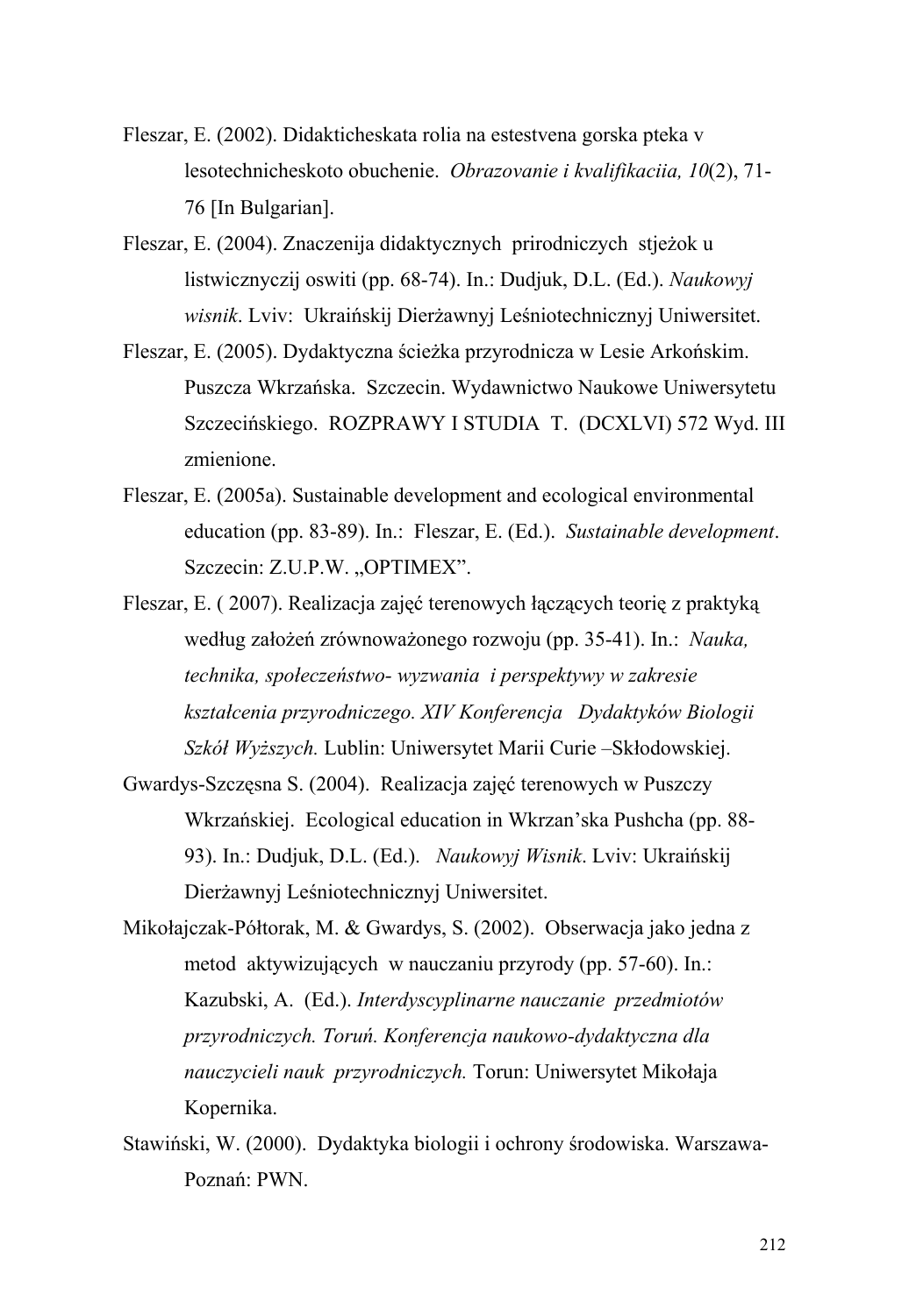$\boxtimes$  Dr. Ewa Fleszar, Director (corresponding author), Ms. Sylwia Gwardys-Szczęsna, Laboratory of Biology Didactics, University of Szczecin, Szczecin, POLAND E-Mail: [ewa.fleszar0@neostrada.pl](mailto:ewa.fleszar0@neostrada.pl)

#### APPENDIX: FIELD CLASS SYNOPSIS (Gymnasium Grade 1)

**Theme***:* "Introducing to aquatic co

mplex plants".

#### **Lesson objectives:**

*Knowledge:* 

understanding the following concepts: natural community, artificial community,

aquatic community,

understanding the names of selected species of herbaceous plants, shrubs, trees

living in the community,

- understanding living conditions prevailing in the water,
- understanding plant adaptations to biotope.

*Acquirements:* 

- co-operation witinh the group,
- planning of observations,
- making remarks from observations,
- identifying common plant species,
- noticing stratigraphic arrangement of aquatic vegetation,
- showing plant adaptation to biotope,
- formulating conclusions from observations,
- making use of illustrated guides and plant atlases and of

apparatuses.

*Attitudes:* 

- manners and discipline during the excursion,
- respect for rare species of native flora,
- implementation of team-work principles,
- development of investigative attitude.

**Strategy**: P (problem).

**Form of classes**: field classes.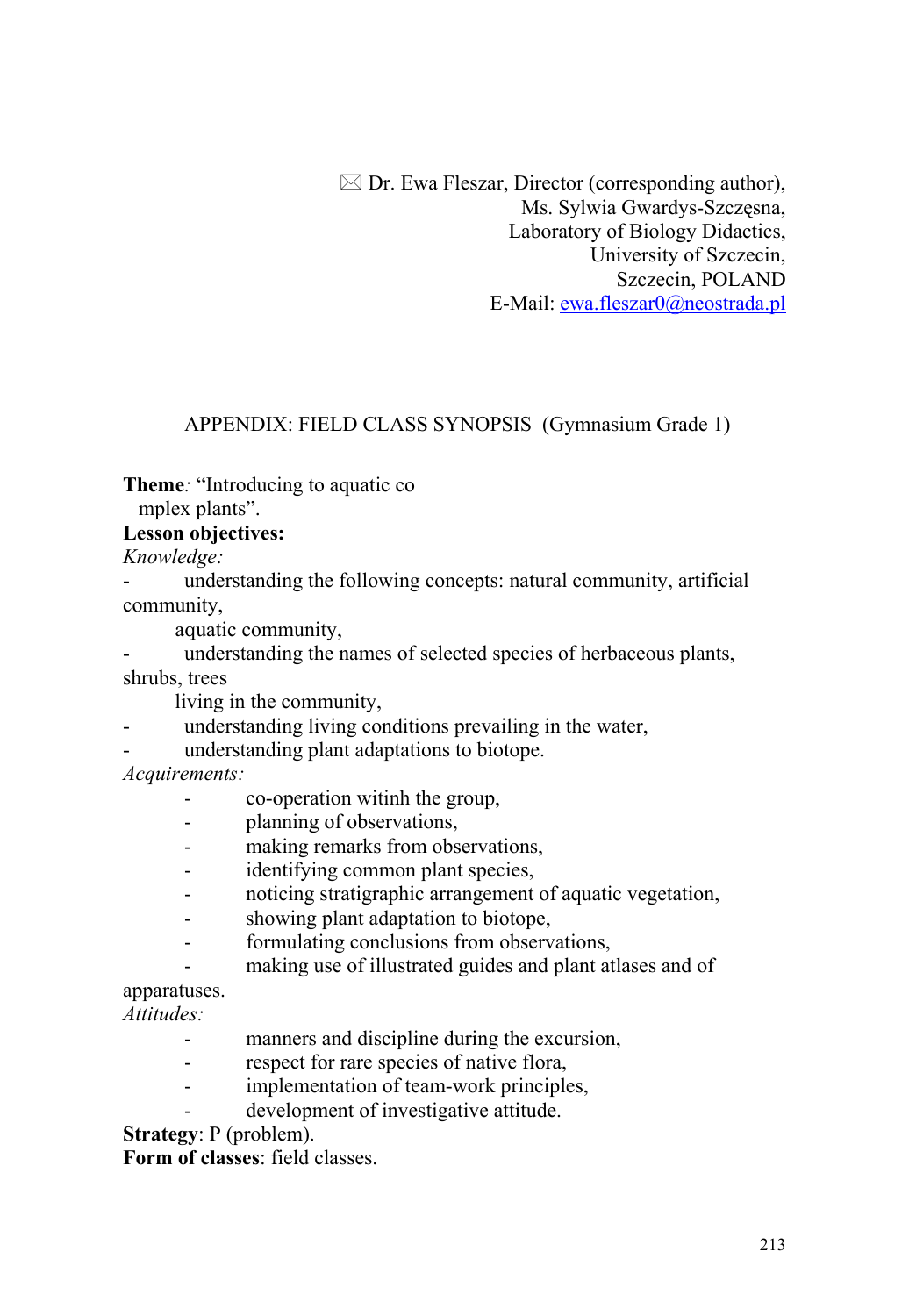**Method**: field observations.

**Didactic means:** atlases and guides for plant identification, note-books and ball pens, thermometers, litmus papers.

**Duration:** 2 hours.

**Season**: spring.

**Place**: Natural Didactic Path in the Arkoñski Woods, the Wkrzañska Forest (Stops 3, 4, 5) (according to the conducting personås choice).

## **Preparation of field classes:**

- careful examination of the field work area by the teacher,
- preparation of teachers to field work in terms of material and

## methods.

### **References:**

- atlases and guides for plant identification.

## **Preparation of school students to field work by the teacher:**

- information on excursion date and site,
- stating a theme of classes,
- instructing school students of class obejctives and duration,
- settling on equipment and clothing,
- stating a list of references.

#### **Course of field classes:**

- meeting at school in fixed time,
- checking the attendance list, clothing and equipment,;
- departure to field classes,
- partition into 5-6 person groups,
- distribution of equipment and instructions to groups.

### **Work themes for particular groups:**

*Group I, Group II* 

Work up plants of coastal zone of the lake according to given instructions (choose 5 species for observation).

### *Group III, Group IV*

Work up plants of underwater zone of the lake according to given instructions (choose 5 species for observation).

### **Work instructions for respective groups:**

- 1. Give names of plant species encountered here. Use atlases and guides.
- 2. Determine living conditions prevailing in the water describe them:
	- water temperature,
	- water pH,
	- clarity of water reservoir,
	- amount of coming up light,
	- water reservoir pollution.